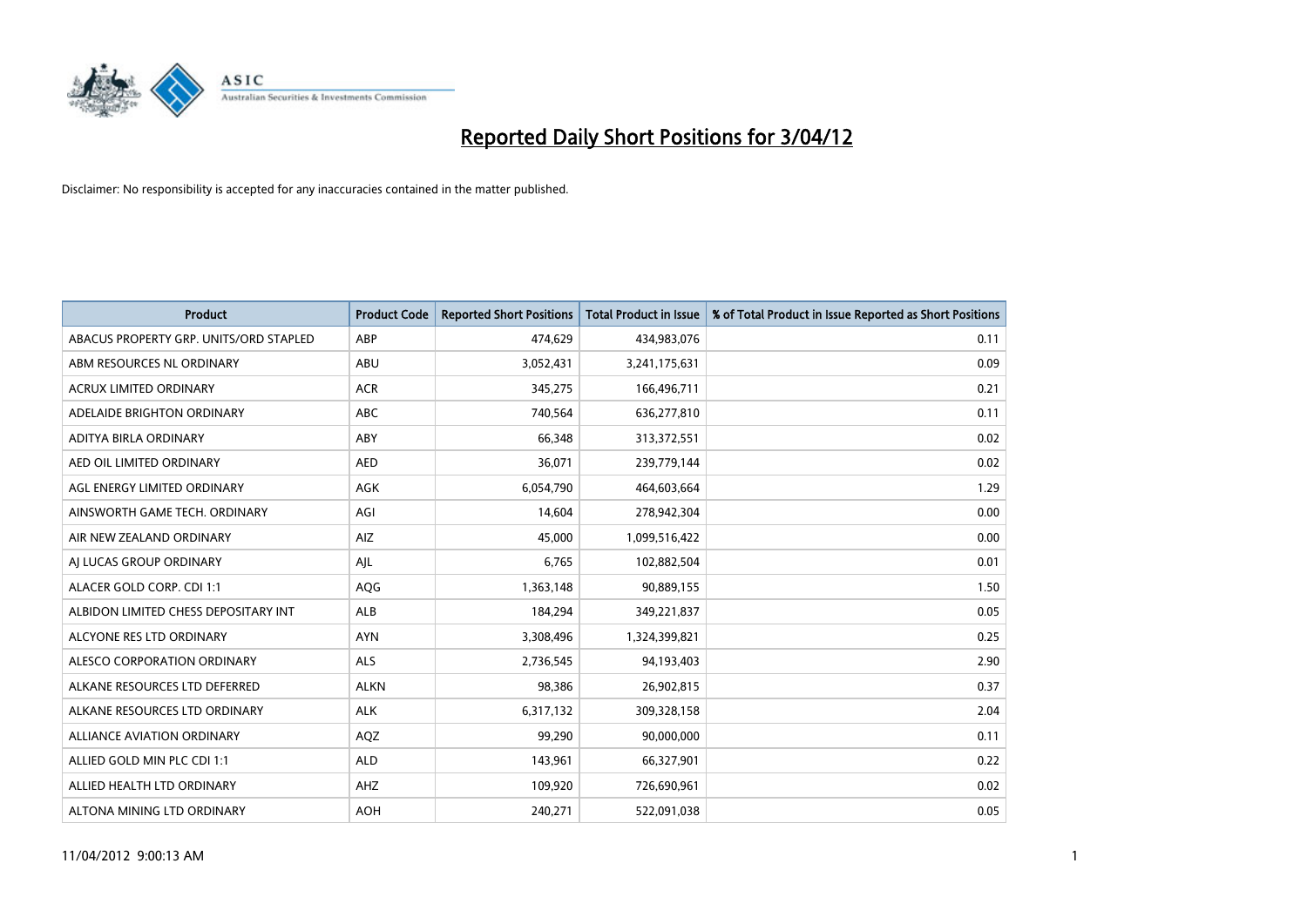

| <b>Product</b>                          | <b>Product Code</b> | <b>Reported Short Positions</b> | <b>Total Product in Issue</b> | % of Total Product in Issue Reported as Short Positions |
|-----------------------------------------|---------------------|---------------------------------|-------------------------------|---------------------------------------------------------|
| ALUMINA LIMITED ORDINARY                | <b>AWC</b>          | 69,303,040                      | 2,440,196,187                 | 2.80                                                    |
| AMCOM TELECOMM. ORDINARY                | AMM                 | 105,000                         | 241,491,904                   | 0.04                                                    |
| AMCOR LIMITED ORDINARY                  | AMC                 | 7,849,161                       | 1,206,684,923                 | 0.62                                                    |
| AMP LIMITED ORDINARY                    | AMP                 | 9,310,456                       | 2,854,672,784                 | 0.30                                                    |
| AMPELLA MINING ORDINARY                 | <b>AMX</b>          | 2,162,381                       | 236,754,340                   | 0.91                                                    |
| ANSELL LIMITED ORDINARY                 | <b>ANN</b>          | 3,282,980                       | 130,656,668                   | 2.53                                                    |
| ANTARES ENERGY LTD ORDINARY             | AZZ                 | 175,213                         | 260,000,000                   | 0.07                                                    |
| ANZ BANKING GRP LTD ORDINARY            | ANZ                 | 15,447,142                      | 2,679,513,264                 | 0.52                                                    |
| APA GROUP STAPLED SECURITIES            | <b>APA</b>          | 22,027,126                      | 644,485,583                   | 3.44                                                    |
| APN NEWS & MEDIA ORDINARY               | <b>APN</b>          | 27,604,556                      | 630,211,415                   | 4.38                                                    |
| AQUARIUS PLATINUM. ORDINARY             | AQP                 | 9,639,535                       | 470,312,578                   | 2.05                                                    |
| AOUILA RESOURCES ORDINARY               | <b>AQA</b>          | 4,384,900                       | 411,804,442                   | 1.05                                                    |
| ARAFURA RESOURCE LTD ORDINARY           | <b>ARU</b>          | 9,680,671                       | 396,004,144                   | 2.44                                                    |
| ARB CORPORATION ORDINARY                | <b>ARP</b>          | 71,038                          | 72,481,302                    | 0.10                                                    |
| ARDENT LEISURE GROUP STAPLED SECURITIES | AAD                 | 80,160                          | 334,209,401                   | 0.03                                                    |
| ARISTOCRAT LEISURE ORDINARY             | ALL                 | 12,651,185                      | 543,181,024                   | 2.33                                                    |
| ASCIANO LIMITED ORDINARY                | <b>AIO</b>          | 7,564,571                       | 975,385,664                   | 0.78                                                    |
| ASG GROUP LIMITED ORDINARY              | ASZ                 | 168,990                         | 171,456,889                   | 0.10                                                    |
| ASPEN GROUP ORD/UNITS STAPLED           | <b>APZ</b>          | 541,982                         | 596,206,393                   | 0.07                                                    |
| ASPIRE MINING LTD ORDINARY              | <b>AKM</b>          | 512,838                         | 620,594,556                   | 0.07                                                    |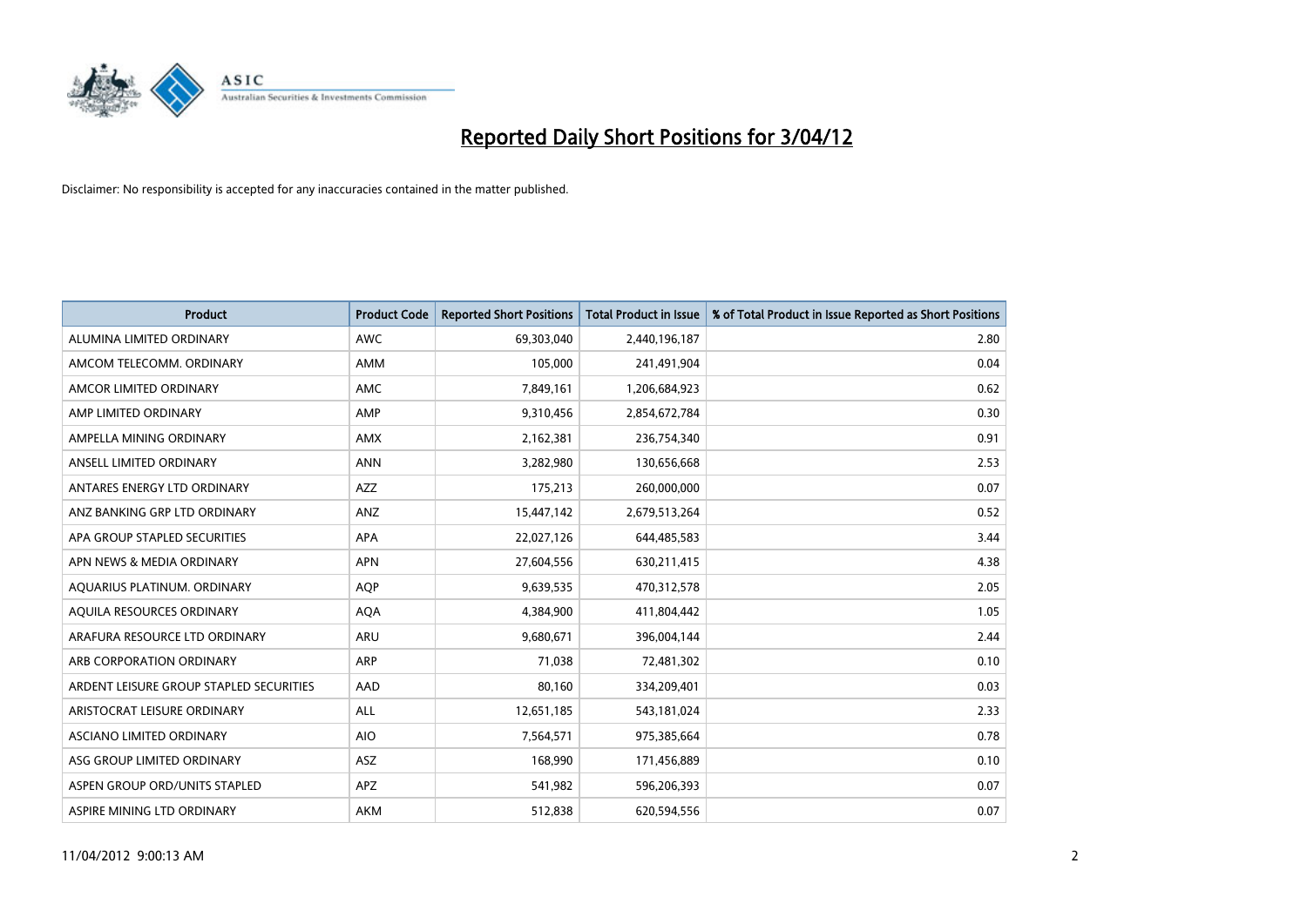

| <b>Product</b>                          | <b>Product Code</b> | <b>Reported Short Positions</b> | <b>Total Product in Issue</b> | % of Total Product in Issue Reported as Short Positions |
|-----------------------------------------|---------------------|---------------------------------|-------------------------------|---------------------------------------------------------|
| <b>ASTON RES LTD ORDINARY</b>           | <b>AZT</b>          | 480,729                         | 204,747,813                   | 0.23                                                    |
| ASTRO JAP PROP GROUP STAPLED SECURITIES | AJA                 | 26,319                          | 58,445,002                    | 0.04                                                    |
| ASX LIMITED ORDINARY                    | <b>ASX</b>          | 3,850,039                       | 175,136,729                   | 2.17                                                    |
| ATLAS IRON LIMITED ORDINARY             | <b>AGO</b>          | 14,670,097                      | 894,874,560                   | 1.62                                                    |
| AUCKLAND INTERNATION ORDINARY           | AIA                 | 342,853                         | 1,327,230,189                 | 0.03                                                    |
| <b>AURORA OIL &amp; GAS ORDINARY</b>    | <b>AUT</b>          | 4,650,345                       | 411,655,343                   | 1.14                                                    |
| AUSDRILL LIMITED ORDINARY               | <b>ASL</b>          | 832,047                         | 303,654,821                   | 0.27                                                    |
| AUSENCO LIMITED ORDINARY                | AAX                 | 1,128,761                       | 123,258,843                   | 0.92                                                    |
| AUSGOLD LIMITED ORDINARY                | <b>AUC</b>          | 27,600                          | 120,628,473                   | 0.02                                                    |
| <b>AUSTAL LIMITED ORDINARY</b>          | ASB                 | 192,324                         | 188,069,638                   | 0.10                                                    |
| AUSTAR UNITED ORDINARY                  | <b>AUN</b>          | 8,196,390                       | 1,271,505,737                 | 0.64                                                    |
| AUSTIN ENGINEERING ORDINARY             | <b>ANG</b>          | 2,747                           | 72,314,403                    | 0.00                                                    |
| AUSTRALAND PROPERTY STAPLED SECURITY    | <b>ALZ</b>          | 524,358                         | 576,846,597                   | 0.09                                                    |
| AUSTRALIAN AGRICULT, ORDINARY           | AAC                 | 358,882                         | 312,861,135                   | 0.11                                                    |
| AUSTRALIAN INFRASTR, UNITS/ORDINARY     | <b>AIX</b>          | 10,490,511                      | 620,733,944                   | 1.69                                                    |
| AUSTRALIAN PHARM. ORDINARY              | API                 | 236,820                         | 488,115,883                   | 0.05                                                    |
| AUTOMOTIVE HOLDINGS ORDINARY            | AHE                 | 4,404                           | 260,579,682                   | 0.00                                                    |
| AVJENNINGS LIMITED ORDINARY             | <b>AVJ</b>          | 225,001                         | 274,588,694                   | 0.08                                                    |
| AWE LIMITED ORDINARY                    | <b>AWE</b>          | 2,801,976                       | 521,871,941                   | 0.54                                                    |
| AZUMAH RESOURCES ORDINARY               | <b>AZM</b>          | 477,292                         | 333,614,095                   | 0.14                                                    |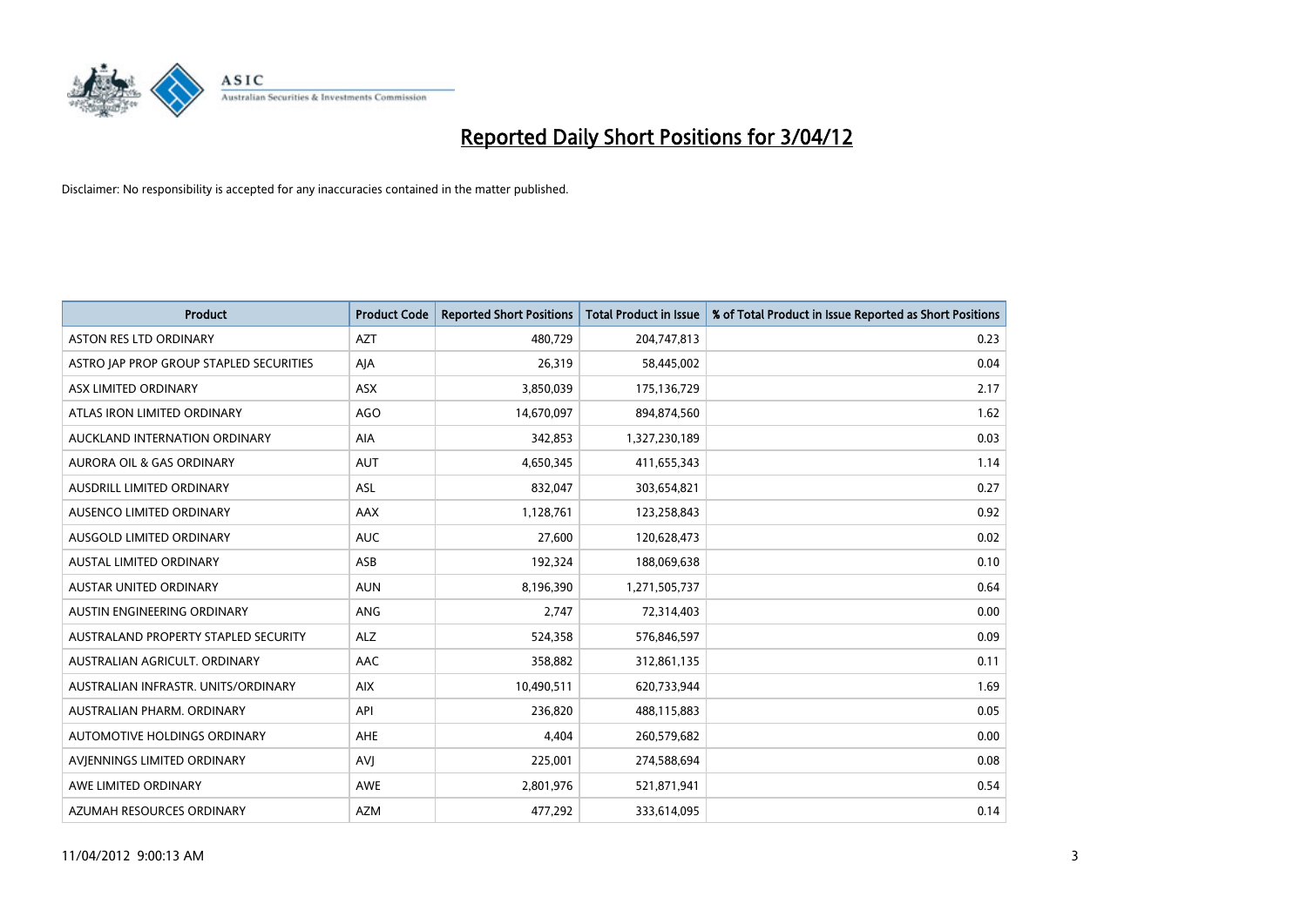

| <b>Product</b>                       | <b>Product Code</b> | <b>Reported Short Positions</b> | <b>Total Product in Issue</b> | % of Total Product in Issue Reported as Short Positions |
|--------------------------------------|---------------------|---------------------------------|-------------------------------|---------------------------------------------------------|
| <b>BANDANNA ENERGY ORDINARY</b>      | <b>BND</b>          | 3,491,077                       | 528,481,199                   | 0.67                                                    |
| BANK OF QUEENSLAND. ORDINARY         | <b>BOO</b>          | 10,440,620                      | 229,598,329                   | 4.56                                                    |
| <b>BANNERMAN RESOURCES ORDINARY</b>  | <b>BMN</b>          | 10,000                          | 297,244,208                   | 0.00                                                    |
| <b>BASE RES LIMITED ORDINARY</b>     | <b>BSE</b>          | 1,208,609                       | 460,440,029                   | 0.26                                                    |
| <b>BASSARI RESOURCES ORDINARY</b>    | <b>BSR</b>          | 1,935,775                       | 405,448,689                   | 0.48                                                    |
| <b>BATHURST RESOURCES ORDINARY</b>   | <b>BTU</b>          | 36,937,777                      | 693,447,997                   | 5.32                                                    |
| <b>BC IRON LIMITED ORDINARY</b>      | <b>BCI</b>          | 272,410                         | 103,861,000                   | 0.26                                                    |
| BEACH ENERGY LIMITED ORDINARY        | <b>BPT</b>          | 66,115,962                      | 1,115,960,668                 | 5.94                                                    |
| BEADELL RESOURCE LTD ORDINARY        | <b>BDR</b>          | 9,488,455                       | 716,004,752                   | 1.31                                                    |
| BENDIGO AND ADELAIDE ORDINARY        | <b>BEN</b>          | 4,083,120                       | 390,583,655                   | 1.03                                                    |
| BERKELEY RESOURCES ORDINARY          | <b>BKY</b>          | 359,026                         | 174,298,273                   | 0.21                                                    |
| BETASHARES ASX RES ETF UNITS         | <b>ORE</b>          | 94,330                          | 4,220,217                     | 2.24                                                    |
| <b>BHP BILLITON LIMITED ORDINARY</b> | <b>BHP</b>          | 20,032,295                      | 3,211,691,105                 | 0.58                                                    |
| <b>BILLABONG ORDINARY</b>            | <b>BBG</b>          | 21,992,469                      | 255,102,103                   | 8.61                                                    |
| <b>BIOTA HOLDINGS ORDINARY</b>       | <b>BTA</b>          | 317,073                         | 181,853,957                   | 0.17                                                    |
| BLUESCOPE STEEL LTD ORDINARY         | <b>BSL</b>          | 39,404,171                      | 3,349,185,247                 | 1.18                                                    |
| <b>BOART LONGYEAR ORDINARY</b>       | <b>BLY</b>          | 632,136                         | 461,163,412                   | 0.13                                                    |
| <b>BOOM LOGISTICS ORDINARY</b>       | <b>BOL</b>          | 69,222                          | 468,663,585                   | 0.01                                                    |
| <b>BORAL LIMITED, ORDINARY</b>       | <b>BLD</b>          | 33,185,760                      | 744,778,604                   | 4.45                                                    |
| <b>BRADKEN LIMITED ORDINARY</b>      | <b>BKN</b>          | 4,803,441                       | 168,629,376                   | 2.86                                                    |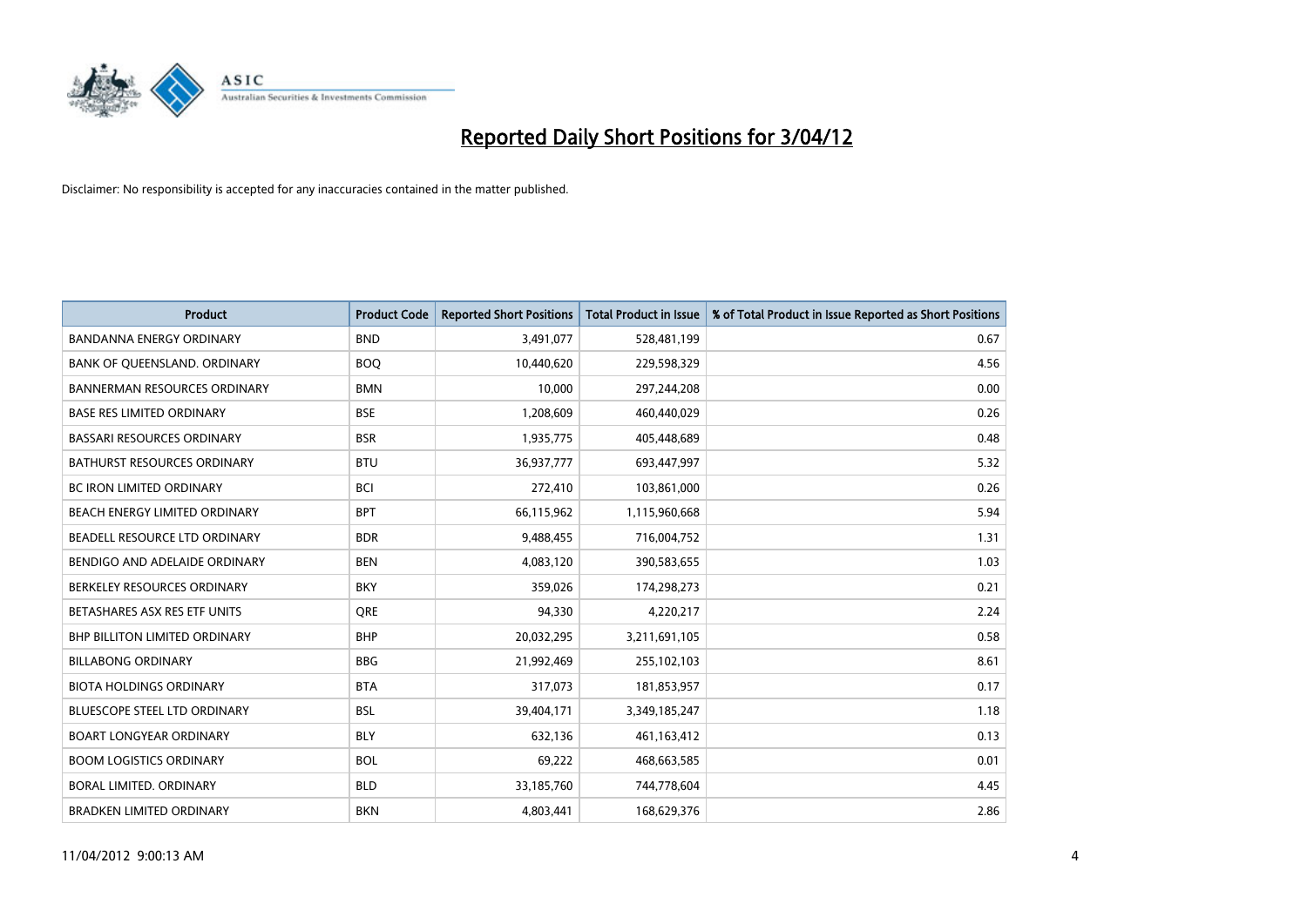

| <b>Product</b>                          | <b>Product Code</b> | <b>Reported Short Positions</b> | <b>Total Product in Issue</b> | % of Total Product in Issue Reported as Short Positions |
|-----------------------------------------|---------------------|---------------------------------|-------------------------------|---------------------------------------------------------|
| <b>BRAMBLES LIMITED ORDINARY</b>        | <b>BXB</b>          | 8,664,895                       | 1,480,485,754                 | 0.55                                                    |
| BREVILLE GROUP LTD ORDINARY             | <b>BRG</b>          | 82,370                          | 130,095,322                   | 0.06                                                    |
| <b>BRICKWORKS LIMITED ORDINARY</b>      | <b>BKW</b>          | 19,142                          | 147,567,333                   | 0.01                                                    |
| <b>BROCKMAN RESOURCES ORDINARY</b>      | <b>BRM</b>          | 7,444                           | 145,013,151                   | 0.00                                                    |
| BT INVESTMENT MNGMNT ORDINARY           | <b>BTT</b>          | 2,104                           | 267,906,977                   | 0.00                                                    |
| <b>BURU ENERGY ORDINARY</b>             | <b>BRU</b>          | 7,155,680                       | 234,219,477                   | 3.05                                                    |
| <b>BWP TRUST ORDINARY UNITS</b>         | <b>BWP</b>          | 423,763                         | 525,255,093                   | 0.08                                                    |
| CABCHARGE AUSTRALIA ORDINARY            | CAB                 | 829,876                         | 120,437,014                   | 0.68                                                    |
| CALTEX AUSTRALIA ORDINARY               | <b>CTX</b>          | 6,448,658                       | 270,000,000                   | 2.37                                                    |
| <b>CAMPBELL BROTHERS ORDINARY</b>       | <b>CPB</b>          | 1,649,980                       | 67,503,411                    | 2.47                                                    |
| CAPE LAMBERT RES LTD ORDINARY           | <b>CFE</b>          | 109,587                         | 689,108,792                   | 0.02                                                    |
| CARABELLA RES LTD ORDINARY              | <b>CLR</b>          | 50,763                          | 133,642,797                   | 0.04                                                    |
| <b>CARBON ENERGY ORDINARY</b>           | <b>CNX</b>          | 77,039                          | 772,293,626                   | 0.01                                                    |
| <b>CARDNO LIMITED ORDINARY</b>          | CDD                 | 14,380                          | 137,879,228                   | 0.00                                                    |
| CARNARVON PETROLEUM ORDINARY            | <b>CVN</b>          | 327,378                         | 694,644,634                   | 0.05                                                    |
| CARSALES.COM LTD ORDINARY               | <b>CRZ</b>          | 26,459,249                      | 233,674,223                   | 11.30                                                   |
| CASH CONVERTERS ORDINARY                | CCV                 | 317,919                         | 379,761,025                   | 0.09                                                    |
| CEDAR WOODS PROP. ORDINARY              | <b>CWP</b>          | 693                             | 62,858,325                    | 0.00                                                    |
| CENTRO RETAIL AUST ORD/UNIT STAPLED SEC | <b>CRF</b>          | 9,199,447                       | 1,340,723,189                 | 0.69                                                    |
| CERAMIC FUEL CELLS ORDINARY             | <b>CFU</b>          | 78,232                          | 1,366,298,863                 | 0.00                                                    |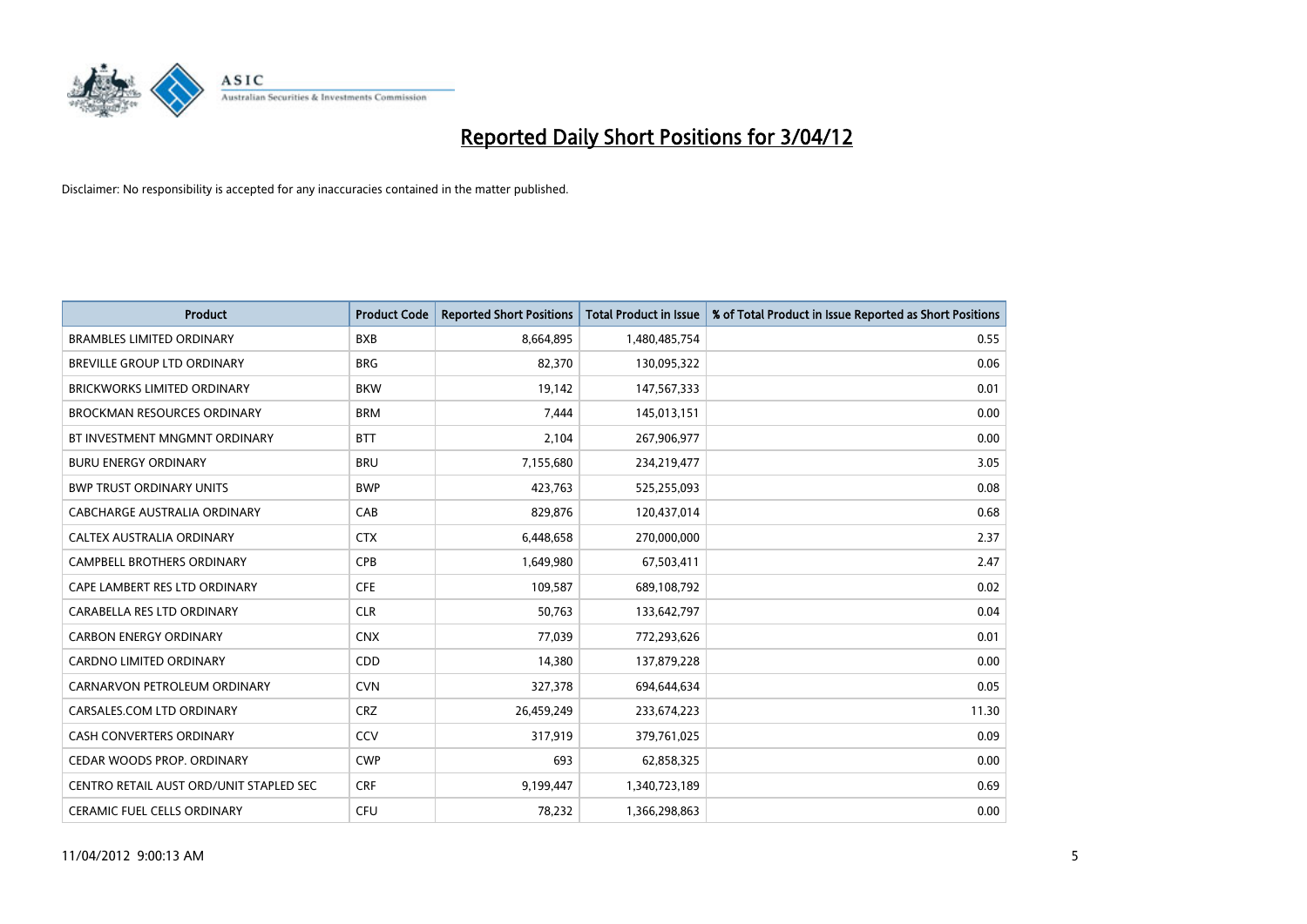

| <b>Product</b>                          | <b>Product Code</b> | <b>Reported Short Positions</b> | <b>Total Product in Issue</b> | % of Total Product in Issue Reported as Short Positions |
|-----------------------------------------|---------------------|---------------------------------|-------------------------------|---------------------------------------------------------|
| <b>CFS RETAIL PROPERTY UNITS</b>        | <b>CFX</b>          | 57,260,633                      | 2,839,591,911                 | 2.03                                                    |
| CGA MINING LIMITED ORDINARY             | CGX                 | 68,367                          | 334,725,726                   | 0.03                                                    |
| CHALLENGER DIV.PRO. STAPLED UNITS       | <b>CDI</b>          | 115,895                         | 883,903,667                   | 0.01                                                    |
| CHALLENGER INFRAST. STAPLED UNITS       | <b>CIF</b>          | 180,825                         | 316,223,785                   | 0.06                                                    |
| <b>CHALLENGER LIMITED ORDINARY</b>      | CGF                 | 3,531,157                       | 548,329,617                   | 0.63                                                    |
| CHARTER HALL GROUP STAPLED US PROHIBIT. | <b>CHC</b>          | 262,464                         | 308,610,130                   | 0.07                                                    |
| <b>CHARTER HALL OFFICE UNIT</b>         | CQ <sub>O</sub>     | 7,266,342                       | 493,319,730                   | 1.45                                                    |
| <b>CHARTER HALL RETAIL UNITS</b>        | <b>COR</b>          | 840,751                         | 299,628,571                   | 0.28                                                    |
| <b>CHORUS LIMITED ORDINARY</b>          | <b>CNU</b>          | 1,474,978                       | 385,082,123                   | 0.39                                                    |
| CITIGOLD CORP LTD ORDINARY              | <b>CTO</b>          | 1,355,317                       | 1,105,078,301                 | 0.12                                                    |
| <b>CLOUGH LIMITED ORDINARY</b>          | <b>CLO</b>          | 130,715                         | 772,444,945                   | 0.01                                                    |
| <b>CNPR GRP UNITS/ORD STAPLED</b>       | <b>CNP</b>          | 2,537                           | 972,414,514                   | 0.00                                                    |
| COAL OF AFRICA LTD ORDINARY             | <b>CZA</b>          | 247,812                         | 662,484,573                   | 0.04                                                    |
| <b>COALSPUR MINES LTD ORDINARY</b>      | <b>CPL</b>          | 7,889,199                       | 620,659,899                   | 1.26                                                    |
| <b>COALWORKS LIMITED ORDINARY</b>       | <b>CWK</b>          | 9,000                           | 149,088,955                   | 0.01                                                    |
| COBAR CONSOLIDATED ORDINARY             | CCU                 | 210,326                         | 208,868,037                   | 0.10                                                    |
| COCA-COLA AMATIL ORDINARY               | <b>CCL</b>          | 11,283,143                      | 759,567,552                   | 1.49                                                    |
| COCHLEAR LIMITED ORDINARY               | <b>COH</b>          | 6,258,597                       | 56,929,432                    | 10.97                                                   |
| <b>COCKATOO COAL ORDINARY</b>           | <b>COK</b>          | 5,348,421                       | 1,016,196,908                 | 0.52                                                    |
| <b>COKAL LTD ORDINARY</b>               | <b>CKA</b>          | 137,424                         | 411,046,892                   | 0.03                                                    |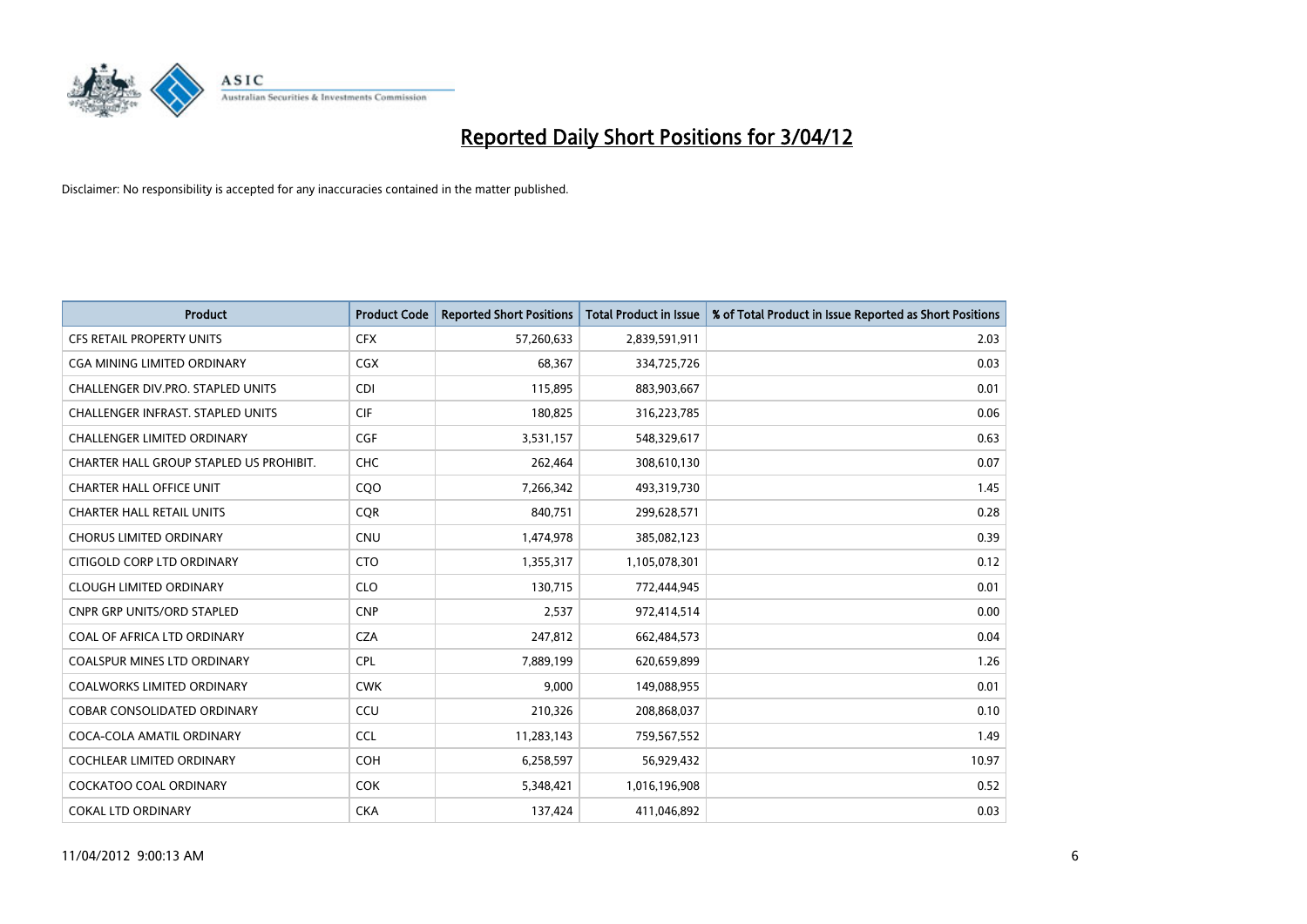

| <b>Product</b>                          | <b>Product Code</b> | <b>Reported Short Positions</b> | <b>Total Product in Issue</b> | % of Total Product in Issue Reported as Short Positions |
|-----------------------------------------|---------------------|---------------------------------|-------------------------------|---------------------------------------------------------|
| <b>COLLINS FOODS LTD ORDINARY</b>       | <b>CKF</b>          | 23,670                          | 93,000,003                    | 0.03                                                    |
| COMMONWEALTH BANK, ORDINARY             | <b>CBA</b>          | 27,325,755                      | 1,581,280,593                 | 1.71                                                    |
| <b>COMMONWEALTH PROP ORDINARY UNITS</b> | <b>CPA</b>          | 33,278,127                      | 2,389,601,065                 | 1.40                                                    |
| <b>COMPASS RESOURCES ORDINARY</b>       | <b>CMR</b>          | 63,000                          | 1,403,744,100                 | 0.00                                                    |
| <b>COMPUTERSHARE LTD ORDINARY</b>       | <b>CPU</b>          | 11,764,522                      | 555,664,059                   | 2.10                                                    |
| CONSOLIDATED MEDIA, ORDINARY            | <b>CMJ</b>          | 1,053,837                       | 561,834,996                   | 0.19                                                    |
| CONTINENTAL COAL LTD ORDINARY           | CCC                 | 285,527                         | 421,018,421                   | 0.07                                                    |
| COOPER ENERGY LTD ORDINARY              | <b>COE</b>          | 13,750                          | 292,791,528                   | 0.00                                                    |
| <b>CREDIT CORP GROUP ORDINARY</b>       | CCP                 | 2,200                           | 45,571,114                    | 0.00                                                    |
| <b>CROMWELL PROP STAPLED SECURITIES</b> | <b>CMW</b>          | 96,614                          | 1,168,086,516                 | 0.01                                                    |
| <b>CROWN LIMITED ORDINARY</b>           | <b>CWN</b>          | 4,212,709                       | 728,394,185                   | 0.59                                                    |
| <b>CSG LIMITED ORDINARY</b>             | CSV                 | 610,952                         | 282,567,499                   | 0.20                                                    |
| <b>CSL LIMITED ORDINARY</b>             | <b>CSL</b>          | 10,024,993                      | 516,624,130                   | 1.93                                                    |
| <b>CSR LIMITED ORDINARY</b>             | <b>CSR</b>          | 27,186,825                      | 506,000,315                   | 5.38                                                    |
| <b>CUDECO LIMITED ORDINARY</b>          | CDU                 | 1,825,660                       | 190,709,873                   | 0.96                                                    |
| CUE ENERGY RESOURCE ORDINARY            | <b>CUE</b>          | 3,049,758                       | 695,153,053                   | 0.43                                                    |
| <b>CUSTOMERS LIMITED ORDINARY</b>       | <b>CUS</b>          | 171                             | 134,869,357                   | 0.00                                                    |
| DART ENERGY LTD ORDINARY                | <b>DTE</b>          | 11,845,453                      | 736,141,536                   | 1.59                                                    |
| DAVID JONES LIMITED ORDINARY            | <b>DJS</b>          | 56,852,824                      | 524,940,325                   | 10.82                                                   |
| DECMIL GROUP LIMITED ORDINARY           | <b>DCG</b>          | 13,615                          | 166,492,757                   | 0.00                                                    |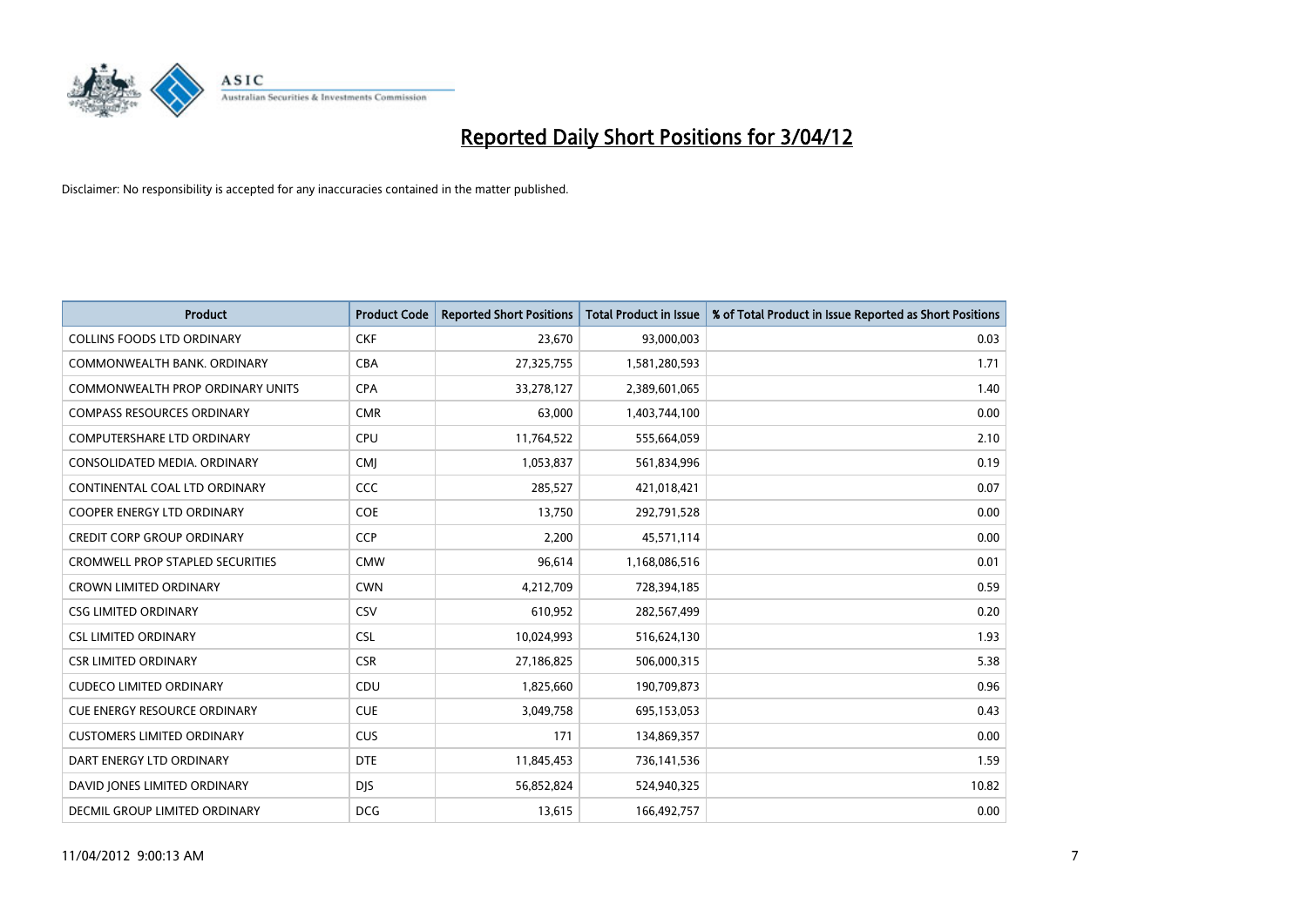

| <b>Product</b>                       | <b>Product Code</b> | <b>Reported Short Positions</b> | <b>Total Product in Issue</b> | % of Total Product in Issue Reported as Short Positions |
|--------------------------------------|---------------------|---------------------------------|-------------------------------|---------------------------------------------------------|
| DEEP YELLOW LIMITED ORDINARY         | <b>DYL</b>          | 668                             | 1,128,736,403                 | 0.00                                                    |
| DEXUS PROPERTY GROUP STAPLED UNITS   | <b>DXS</b>          | 22,264,264                      | 4,839,024,176                 | 0.44                                                    |
| DISCOVERY METALS LTD ORDINARY        | <b>DML</b>          | 7,036,905                       | 442,128,231                   | 1.61                                                    |
| DOMINO PIZZA ENTERPR ORDINARY        | <b>DMP</b>          | 1,320,028                       | 69,899,674                    | 1.89                                                    |
| DOWNER EDI LIMITED ORDINARY          | <b>DOW</b>          | 5,764,240                       | 429,100,296                   | 1.35                                                    |
| DRILLSEARCH ENERGY ORDINARY          | <b>DLS</b>          | 1,419,226                       | 337,449,196                   | 0.40                                                    |
| DUET GROUP STAPLED US PROHIBIT.      | <b>DUE</b>          | 14,571,467                      | 1,109,831,386                 | 1.32                                                    |
| DULUXGROUP LIMITED ORDINARY          | <b>DLX</b>          | 8,040,379                       | 367,456,259                   | 2.19                                                    |
| ECHO ENTERTAINMENT ORDINARY          | <b>EGP</b>          | 51,901,335                      | 688,019,737                   | 7.53                                                    |
| <b>ELDERS LIMITED ORDINARY</b>       | <b>ELD</b>          | 20,335,190                      | 448,598,480                   | 4.53                                                    |
| ELDORADO GOLD CORP CDI 1:1           | EAU                 | 41,942                          | 9,113,985                     | 0.45                                                    |
| ELEMENTAL MINERALS ORDINARY          | <b>ELM</b>          | 331,320                         | 243,614,280                   | 0.13                                                    |
| ELEMENTOS LIMITED ORDINARY           | <b>ELT</b>          | 16                              | 82,383,526                    | 0.00                                                    |
| <b>EMECO HOLDINGS ORDINARY</b>       | <b>EHL</b>          | 1,688,729                       | 631,237,586                   | 0.27                                                    |
| <b>ENDEAVOUR MIN CORP CDI 1:1</b>    | <b>EVR</b>          | 57,762                          | 119,067,827                   | 0.04                                                    |
| ENERGY RESOURCES ORDINARY 'A'        | ERA                 | 7,322,375                       | 517,725,062                   | 1.41                                                    |
| <b>ENERGY WORLD CORPOR. ORDINARY</b> | <b>EWC</b>          | 24,070,079                      | 1,734,166,672                 | 1.38                                                    |
| ENVESTRA LIMITED ORDINARY            | <b>ENV</b>          | 4,206,685                       | 1,547,890,032                 | 0.26                                                    |
| EQUATORIAL RES LTD ORDINARY          | EQX                 | 18,723                          | 115,148,553                   | 0.02                                                    |
| EUROZ LIMITED ORDINARY               | EZL                 | 62,230                          | 143,623,348                   | 0.04                                                    |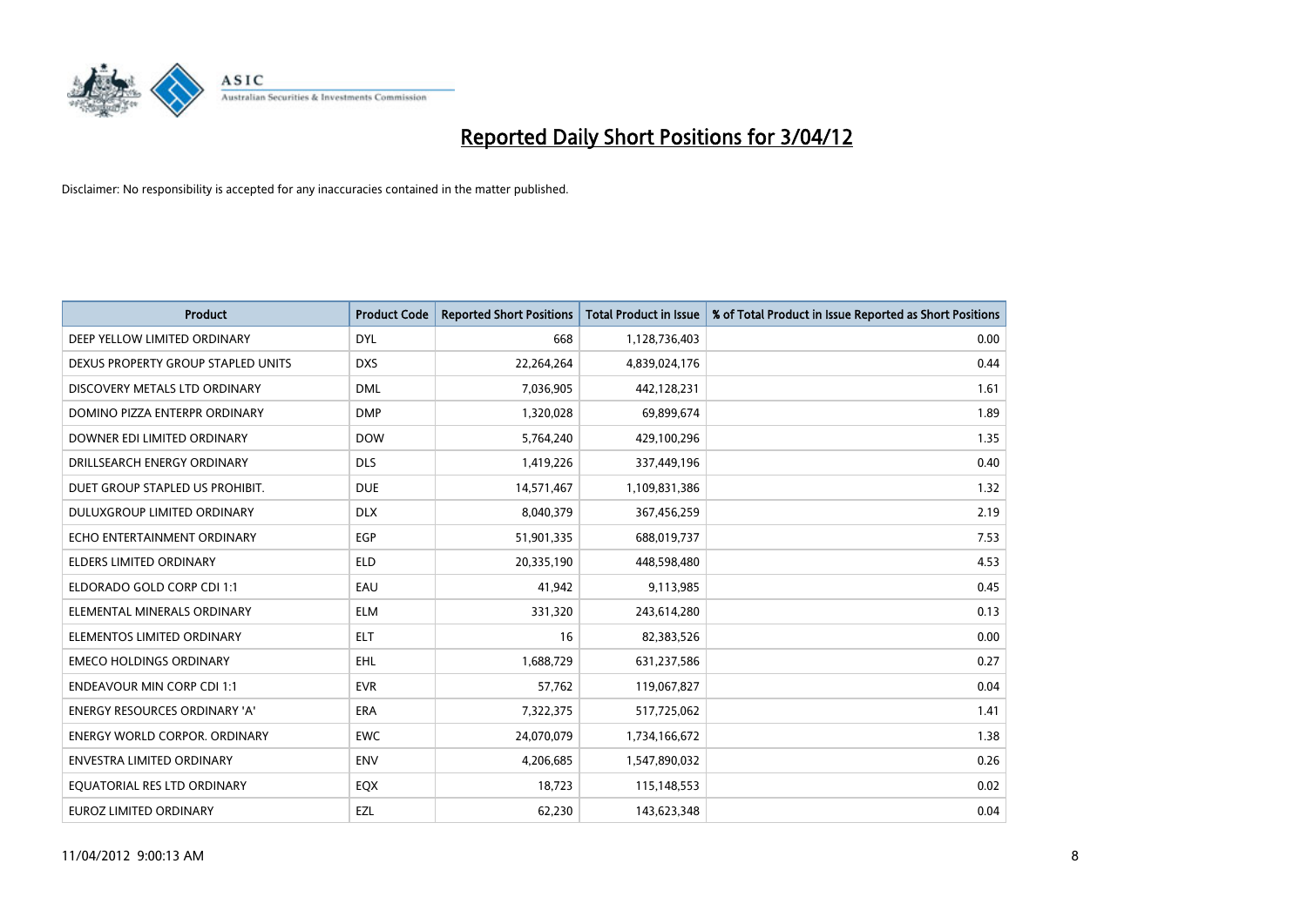

| <b>Product</b>                        | <b>Product Code</b> | <b>Reported Short Positions</b> | <b>Total Product in Issue</b> | % of Total Product in Issue Reported as Short Positions |
|---------------------------------------|---------------------|---------------------------------|-------------------------------|---------------------------------------------------------|
| EVOLUTION MINING LTD ORDINARY         | <b>EVN</b>          | 3,263,658                       | 707,105,713                   | 0.46                                                    |
| EXCO RESOURCES LTD ORDINARY           | <b>EXS</b>          | 55,560                          | 356,044,187                   | 0.01                                                    |
| <b>EXTRACT RESOURCES ORDINARY</b>     | <b>EXT</b>          | 155,551                         | 252,220,823                   | 0.06                                                    |
| FAIRFAX MEDIA LTD ORDINARY            | FXJ                 | 257,385,816                     | 2,351,955,725                 | 10.96                                                   |
| <b>FANTASTIC HOLDINGS ORDINARY</b>    | <b>FAN</b>          | 99,000                          | 102,739,538                   | 0.10                                                    |
| <b>FAR LTD ORDINARY</b>               | <b>FAR</b>          | 26,092,250                      | 2,150,080,157                 | 1.21                                                    |
| FISHER & PAYKEL H. ORDINARY           | <b>FPH</b>          | 7,000                           | 530,053,399                   | 0.00                                                    |
| FKP PROPERTY GROUP STAPLED SECURITIES | <b>FKP</b>          | 28,748,325                      | 1,197,968,723                 | 2.40                                                    |
| FLEETWOOD CORP ORDINARY               | <b>FWD</b>          | 98,821                          | 58,918,235                    | 0.17                                                    |
| FLETCHER BUILDING ORDINARY            | <b>FBU</b>          | 10,065,998                      | 680,739,504                   | 1.47                                                    |
| FLEXIGROUP LIMITED ORDINARY           | <b>FXL</b>          | 22,034                          | 279,268,329                   | 0.00                                                    |
| <b>FLIGHT CENTRE ORDINARY</b>         | <b>FLT</b>          | 9,418,437                       | 100,017,679                   | 9.41                                                    |
| FLINDERS MINES LTD ORDINARY           | <b>FMS</b>          | 11,105,562                      | 1,821,300,404                 | 0.63                                                    |
| <b>FOCUS MINERALS LTD ORDINARY</b>    | <b>FML</b>          | 234,624                         | 4,320,773,701                 | 0.00                                                    |
| <b>FORGE GROUP LIMITED ORDINARY</b>   | FGE                 | 179,559                         | 83,469,014                    | 0.21                                                    |
| FORTESCUE METALS GRP ORDINARY         | <b>FMG</b>          | 107,735,638                     | 3,113,798,659                 | 3.44                                                    |
| <b>G.U.D. HOLDINGS ORDINARY</b>       | GUD                 | 721,607                         | 70,803,455                    | 1.01                                                    |
| <b>GALAXY RESOURCES ORDINARY</b>      | GXY                 | 3,683,916                       | 323,327,000                   | 1.13                                                    |
| <b>GEODYNAMICS LIMITED ORDINARY</b>   | GDY                 | 850                             | 406,452,608                   | 0.00                                                    |
| <b>GINDALBIE METALS LTD ORDINARY</b>  | GBG                 | 24,706,719                      | 1,247,487,454                 | 1.99                                                    |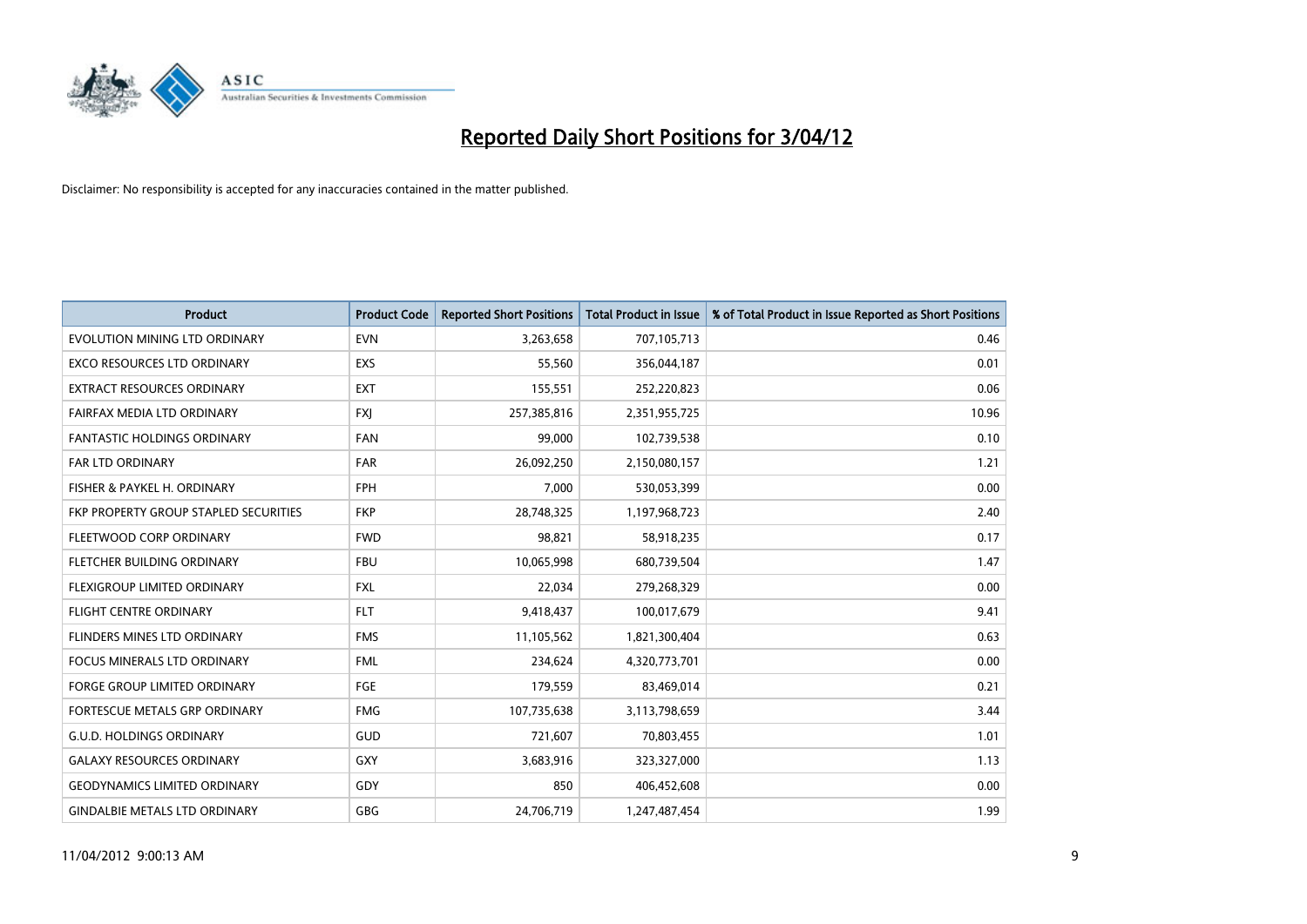

| <b>Product</b>                                   | <b>Product Code</b> | <b>Reported Short Positions</b> | <b>Total Product in Issue</b> | % of Total Product in Issue Reported as Short Positions |
|--------------------------------------------------|---------------------|---------------------------------|-------------------------------|---------------------------------------------------------|
| <b>GLOUCESTER COAL ORDINARY</b>                  | GCL                 | 1,107,804                       | 202,905,967                   | 0.53                                                    |
| <b>GOLD ROAD RES LTD ORDINARY</b>                | GOR                 | 297,008                         | 389,950,665                   | 0.08                                                    |
| <b>GOLDEN RIM RESOURCES ORDINARY</b>             | <b>GMR</b>          | 29,383                          | 413,306,231                   | 0.01                                                    |
| <b>GOODMAN FIELDER, ORDINARY</b>                 | <b>GFF</b>          | 27,667,372                      | 1,955,559,207                 | 1.41                                                    |
| <b>GOODMAN GROUP STAPLED US PROHIBIT.</b>        | <b>GMG</b>          | 26,785,396                      | 7,735,816,741                 | 0.33                                                    |
| <b>GPT GROUP STAPLED SEC.</b>                    | <b>GPT</b>          | 9,695,693                       | 1,799,961,423                 | 0.50                                                    |
| <b>GRAINCORP LIMITED A CLASS ORDINARY</b>        | <b>GNC</b>          | 654,067                         | 198,318,900                   | 0.33                                                    |
| <b>GRANGE RESOURCES. ORDINARY</b>                | GRR                 | 136,217                         | 1,154,766,592                 | 0.01                                                    |
| <b>GREENLAND MIN EN LTD ORDINARY</b>             | GGG                 | 3,240,151                       | 416,390,488                   | 0.78                                                    |
| <b>GROWTHPOINT PROPERTY ORD/UNIT STAPLED SEC</b> | GOZ                 | 101,324                         | 291,904,374                   | 0.03                                                    |
| <b>GRYPHON MINERALS LTD ORDINARY</b>             | <b>GRY</b>          | 4,868,804                       | 348,264,983                   | 1.40                                                    |
| <b>GUILDFORD COAL LTD ORDINARY</b>               | <b>GUF</b>          | 1,305,316                       | 275,363,771                   | 0.48                                                    |
| <b>GUNNS LIMITED ORDINARY</b>                    | <b>GNS</b>          | 61,494,655                      | 848,401,559                   | 7.23                                                    |
| <b>GWA GROUP LTD ORDINARY</b>                    | <b>GWA</b>          | 10,062,948                      | 302,005,514                   | 3.34                                                    |
| <b>HARVEY NORMAN ORDINARY</b>                    | <b>HVN</b>          | 79,362,530                      | 1,062,316,784                 | 7.45                                                    |
| HASTIE GROUP LIMITED ORDINARY                    | <b>HST</b>          | 231,464                         | 137,353,504                   | 0.17                                                    |
| HASTINGS DIVERSIFIED STAPLED SECURITY            | <b>HDF</b>          | 78,555                          | 530,001,072                   | 0.02                                                    |
| <b>HAVILAH RESOURCES NL ORDINARY</b>             | <b>HAV</b>          | 75,177                          | 101,311,223                   | 0.07                                                    |
| <b>HENDERSON GROUP CDI 1:1</b>                   | <b>HGG</b>          | 17,817,187                      | 653,764,818                   | 2.74                                                    |
| <b>HFA HOLDINGS LIMITED ORDINARY</b>             | <b>HFA</b>          | 3,809                           | 117,332,831                   | 0.00                                                    |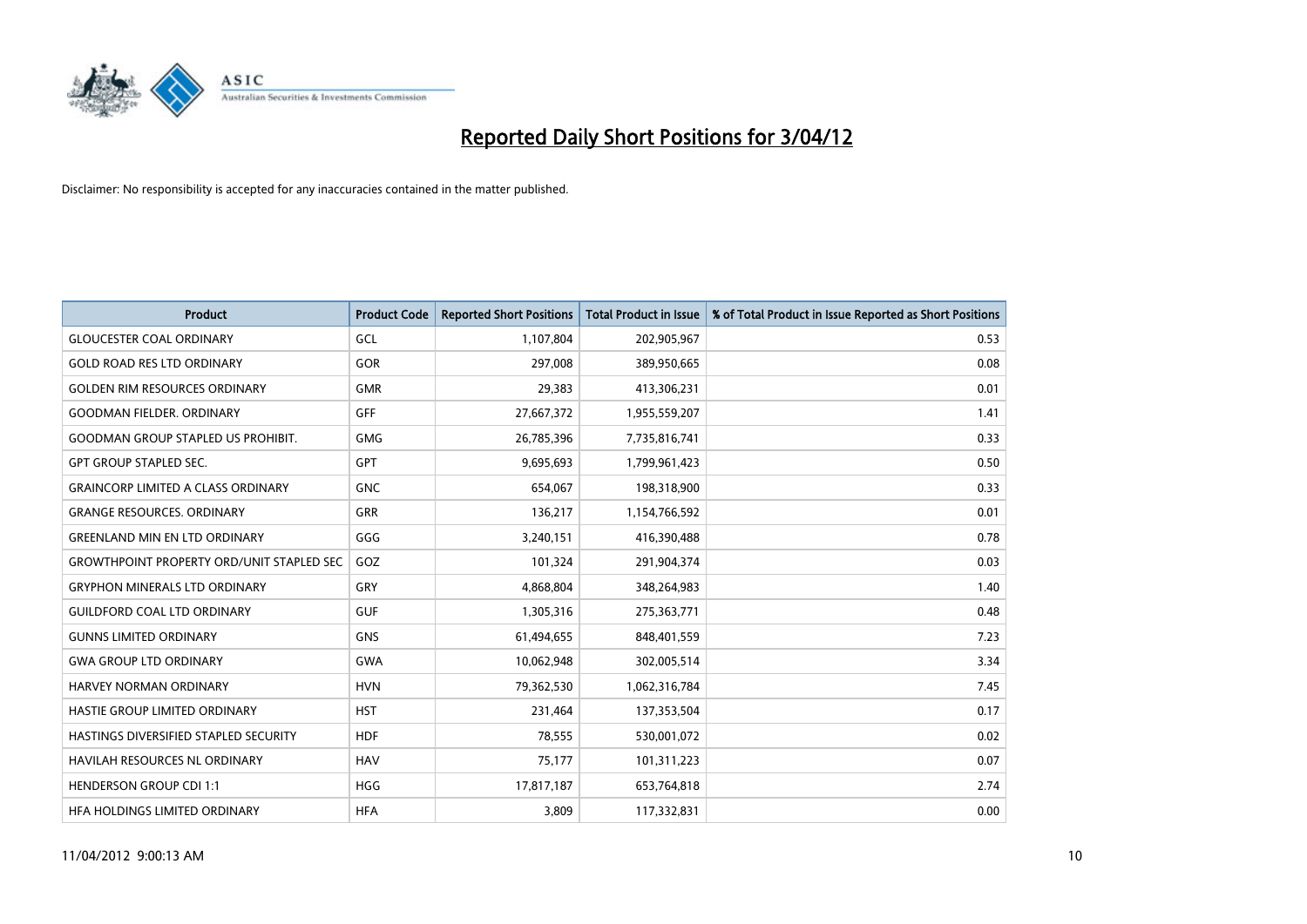

| <b>Product</b>                         | <b>Product Code</b> | <b>Reported Short Positions</b> | <b>Total Product in Issue</b> | % of Total Product in Issue Reported as Short Positions |
|----------------------------------------|---------------------|---------------------------------|-------------------------------|---------------------------------------------------------|
| <b>HIGHLANDS PACIFIC ORDINARY</b>      | <b>HIG</b>          | 77,597                          | 686,202,481                   | 0.01                                                    |
| HILLGROVE RES LTD ORDINARY             | <b>HGO</b>          | 13,407,474                      | 793,698,575                   | 1.68                                                    |
| HILLS HOLDINGS LTD ORDINARY            | <b>HIL</b>          | 3,409,254                       | 246,500,444                   | 1.36                                                    |
| HORIZON OIL LIMITED ORDINARY           | <b>HZN</b>          | 22,319,475                      | 1,130,811,515                 | 1.97                                                    |
| <b>IINET LIMITED ORDINARY</b>          | <b>IIN</b>          | 33,488                          | 160,968,847                   | 0.01                                                    |
| <b>ILUKA RESOURCES ORDINARY</b>        | <b>ILU</b>          | 29,378,724                      | 418,700,517                   | 7.01                                                    |
| <b>IMDEX LIMITED ORDINARY</b>          | <b>IMD</b>          | 307,099                         | 205,055,435                   | 0.14                                                    |
| IMF (AUSTRALIA) LTD ORDINARY           | <b>IMF</b>          | 153,239                         | 123,828,193                   | 0.12                                                    |
| <b>INCITEC PIVOT ORDINARY</b>          | IPL                 | 4,698,564                       | 1,628,730,107                 | 0.28                                                    |
| <b>INDEPENDENCE GROUP ORDINARY</b>     | <b>IGO</b>          | 7,463,055                       | 232,882,535                   | 3.21                                                    |
| INDOPHIL RESOURCES ORDINARY            | <b>IRN</b>          | 767,617                         | 1,203,146,194                 | 0.05                                                    |
| <b>INDUSTREA LIMITED ORDINARY</b>      | IDL                 | 586,304                         | 368,992,435                   | 0.17                                                    |
| INFIGEN ENERGY STAPLED SECURITIES      | <b>IFN</b>          | 4,272,052                       | 762,265,972                   | 0.57                                                    |
| <b>INSURANCE AUSTRALIA ORDINARY</b>    | IAG                 | 4,225,179                       | 2,079,034,021                 | 0.18                                                    |
| INTEGRA MINING LTD, ORDINARY           | <b>IGR</b>          | 6,175,316                       | 846,293,881                   | 0.71                                                    |
| <b>INTREPID MINES ORDINARY</b>         | <b>IAU</b>          | 3,697,197                       | 524,428,289                   | 0.70                                                    |
| INVESTA OFFICE FUND STAPLED SECURITIES | <b>IOF</b>          | 6,182,733                       | 2,456,164,091                 | 0.24                                                    |
| <b>INVOCARE LIMITED ORDINARY</b>       | IVC                 | 2,233,677                       | 110,030,298                   | 2.02                                                    |
| <b>ION LIMITED ORDINARY</b>            | <b>ION</b>          | 164,453                         | 256,365,105                   | 0.06                                                    |
| <b>IOOF HOLDINGS LTD ORDINARY</b>      | IFL                 | 693,750                         | 229,794,395                   | 0.28                                                    |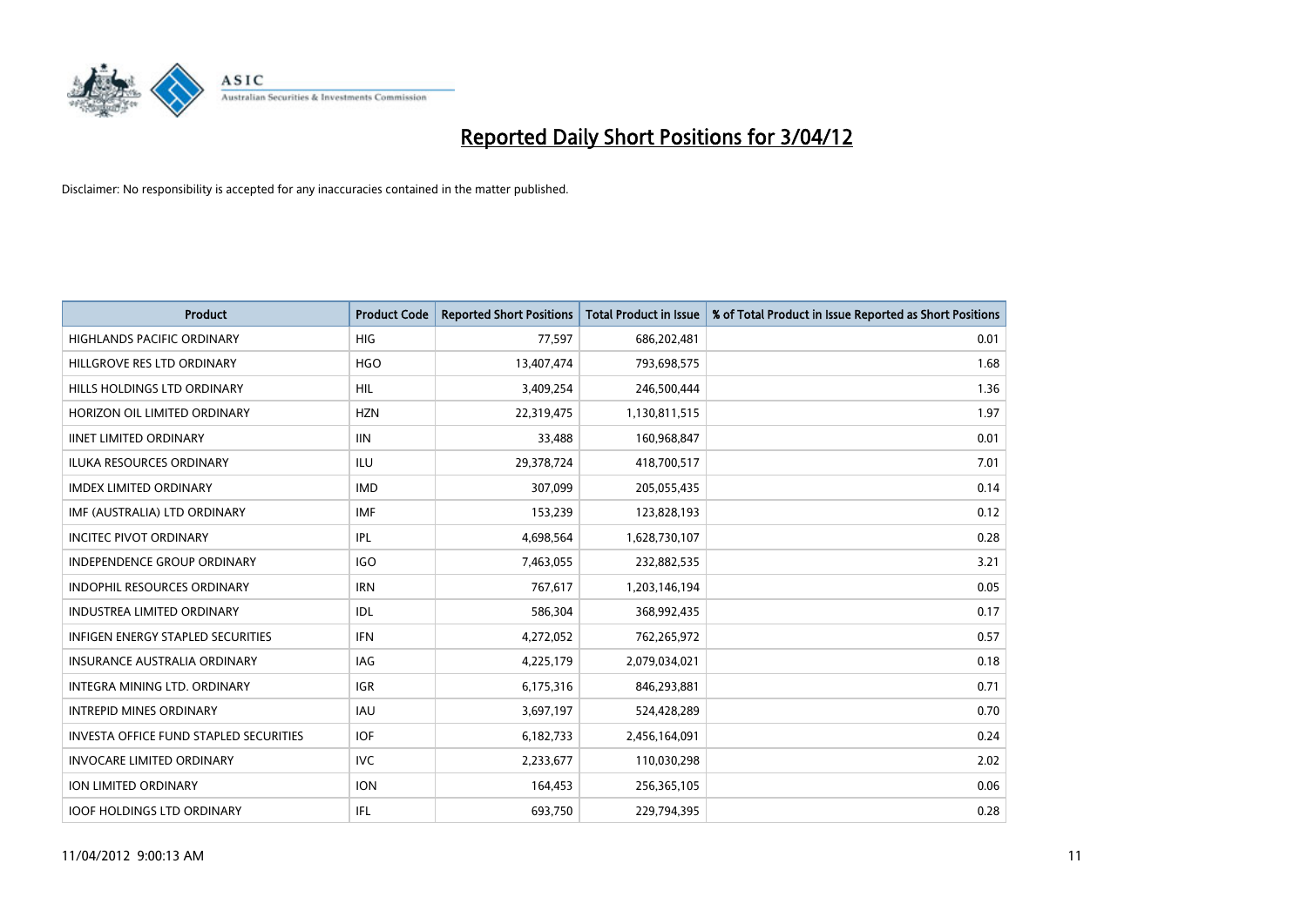

| <b>Product</b>                            | <b>Product Code</b> | <b>Reported Short Positions</b> | <b>Total Product in Issue</b> | % of Total Product in Issue Reported as Short Positions |
|-------------------------------------------|---------------------|---------------------------------|-------------------------------|---------------------------------------------------------|
| <b>IRESS MARKET TECH. ORDINARY</b>        | <b>IRE</b>          | 1,891,814                       | 127,036,010                   | 1.48                                                    |
| <b>IRON ORE HOLDINGS ORDINARY</b>         | <b>IOH</b>          | 58,430                          | 166,637,005                   | 0.03                                                    |
| ISHARES MSCI AUS 200 ISHARES MSCI AUS 200 | IOZ                 | 43,462                          | 4,352,373                     | 1.00                                                    |
| ISHARES S&P HIGH DIV ISHARES S&P HIGH DIV | <b>IHD</b>          | 98,499                          | 2,903,027                     | 3.39                                                    |
| ISHARES SMALL ORDS ISHARES SMALL ORDS     | <b>ISO</b>          | 707,230                         | 5,703,165                     | 12.40                                                   |
| <b>IVANHOE AUSTRALIA ORDINARY</b>         | <b>IVA</b>          | 1,940,502                       | 553,921,745                   | 0.34                                                    |
| JAMES HARDIE INDUST CHESS DEPOSITARY INT  | <b>JHX</b>          | 16,836,803                      | 437,175,963                   | 3.83                                                    |
| <b>JB HI-FI LIMITED ORDINARY</b>          | <b>IBH</b>          | 21,810,657                      | 98,850,643                    | 22.06                                                   |
| <b>JUPITER MINES ORDINARY</b>             | <b>IMS</b>          | 349                             | 1,806,834,044                 | 0.00                                                    |
| <b>KAGARA LTD ORDINARY</b>                | KZL                 | 9,643,140                       | 798,953,117                   | 1.18                                                    |
| KANGAROO RES LTD ORDINARY                 | <b>KRL</b>          | 114,339                         | 3,434,430,012                 | 0.00                                                    |
| KAROON GAS AUSTRALIA ORDINARY             | <b>KAR</b>          | 1,583,315                       | 221,420,769                   | 0.71                                                    |
| KATHMANDU HOLD LTD ORDINARY               | <b>KMD</b>          | 1,691,539                       | 200,000,000                   | 0.85                                                    |
| <b>KBL MINING LIMITED ORDINARY</b>        | KBL                 | 1,820                           | 240,146,268                   | 0.00                                                    |
| <b>KENTOR GOLD LIMITED ORDINARY</b>       | KGL                 | 13,490                          | 106,209,874                   | 0.01                                                    |
| <b>KEYBRIDGE CAPITAL ORDINARY</b>         | KBC                 |                                 | 172,070,564                   | 0.00                                                    |
| KINGSGATE CONSOLID. ORDINARY              | <b>KCN</b>          | 5,091,326                       | 151,169,756                   | 3.36                                                    |
| KINGSROSE MINING LTD ORDINARY             | <b>KRM</b>          | 183,621                         | 277,788,401                   | 0.06                                                    |
| LEIGHTON HOLDINGS ORDINARY                | LEI                 | 9,779,086                       | 337,087,596                   | 2.89                                                    |
| LEND LEASE GROUP UNIT/ORD STAPLED         | LLC                 | 3,377,567                       | 571,804,090                   | 0.58                                                    |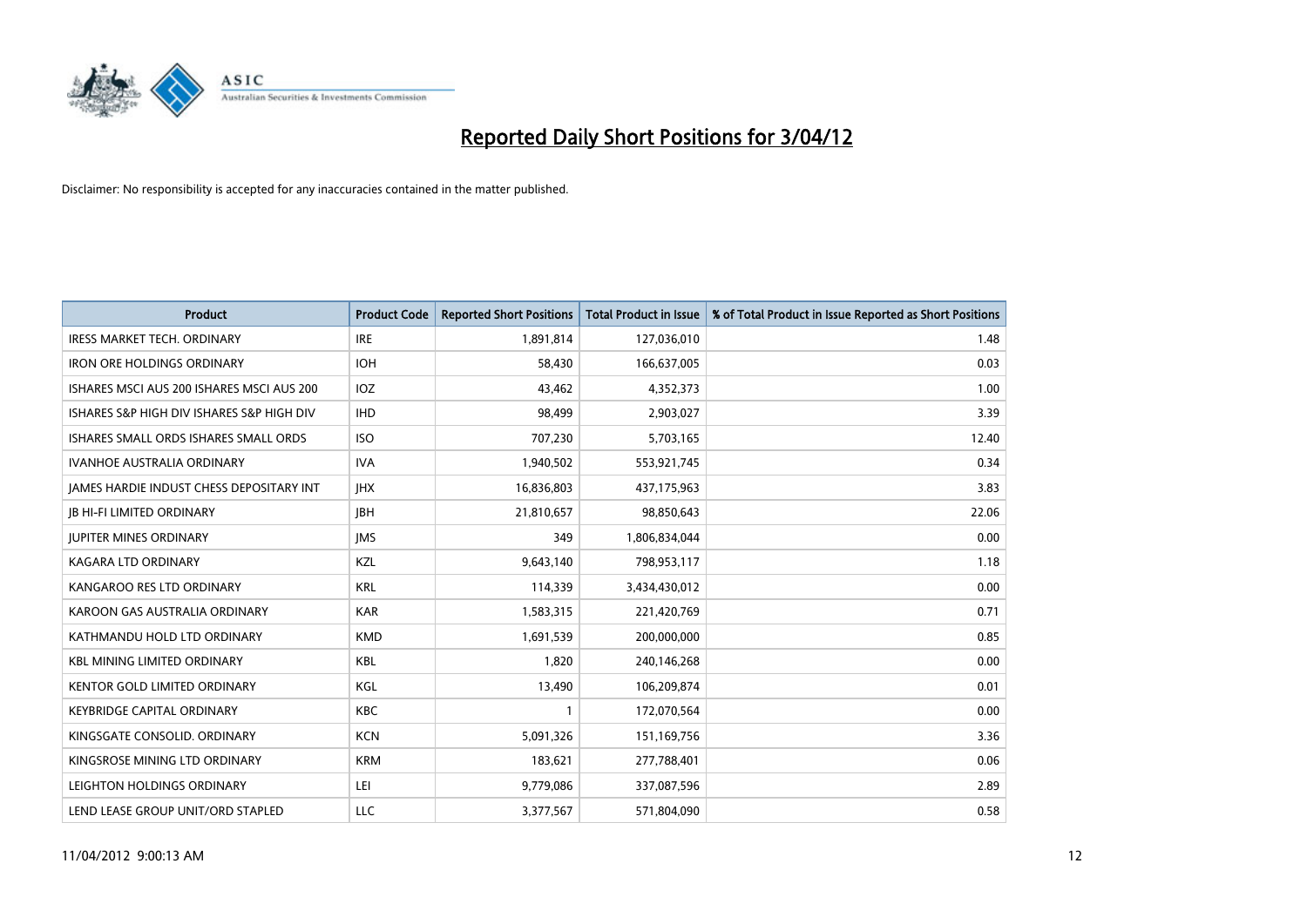

| <b>Product</b>                        | <b>Product Code</b> | <b>Reported Short Positions</b> | <b>Total Product in Issue</b> | % of Total Product in Issue Reported as Short Positions |
|---------------------------------------|---------------------|---------------------------------|-------------------------------|---------------------------------------------------------|
| LINC ENERGY LTD ORDINARY              | <b>LNC</b>          | 12,512,198                      | 504,487,631                   | 2.46                                                    |
| LIQUEFIED NATURAL ORDINARY            | <b>LNG</b>          | 272,800                         | 267,699,015                   | 0.10                                                    |
| <b>LYNAS CORPORATION ORDINARY</b>     | <b>LYC</b>          | 165,943,445                     | 1,714,496,913                 | 9.68                                                    |
| M2 TELECOMMUNICATION ORDINARY         | <b>MTU</b>          | 370,541                         | 124,543,385                   | 0.29                                                    |
| <b>MACA LIMITED ORDINARY</b>          | <b>MLD</b>          | 183,034                         | 150,000,000                   | 0.12                                                    |
| <b>MACMAHON HOLDINGS ORDINARY</b>     | <b>MAH</b>          | 3,686,605                       | 738,631,705                   | 0.50                                                    |
| MACO ATLAS ROADS GRP ORDINARY STAPLED | <b>MOA</b>          | 8,582,811                       | 464,279,594                   | 1.86                                                    |
| MACQUARIE GROUP LTD ORDINARY          | MQG                 | 7,811,082                       | 348,584,383                   | 2.20                                                    |
| MARENGO MINING ORDINARY               | <b>MGO</b>          | 39,850                          | 1,002,559,863                 | 0.00                                                    |
| <b>MATRIX C &amp; E LTD ORDINARY</b>  | <b>MCE</b>          | 576,723                         | 77,081,507                    | 0.73                                                    |
| MAVERICK DRILLING ORDINARY            | MAD                 | 200,586                         | 267,454,286                   | 0.08                                                    |
| MCMILLAN SHAKESPEARE ORDINARY         | <b>MMS</b>          | 71,272                          | 74,523,965                    | 0.08                                                    |
| MEDUSA MINING LTD ORDINARY            | <b>MML</b>          | 2,695,593                       | 188,903,911                   | 1.41                                                    |
| MELBOURNE IT LIMITED ORDINARY         | MLB                 | 8,022                           | 81,352,178                    | 0.01                                                    |
| MEO AUSTRALIA LTD ORDINARY            | <b>MEO</b>          | 5,809,304                       | 539,913,260                   | 1.08                                                    |
| MERMAID MARINE ORDINARY               | <b>MRM</b>          | 382,655                         | 219,311,642                   | 0.17                                                    |
| MESOBLAST LIMITED ORDINARY            | <b>MSB</b>          | 12,240,365                      | 284,478,361                   | 4.31                                                    |
| METALS X LIMITED ORDINARY             | <b>MLX</b>          | 291,104                         | 1,320,540,009                 | 0.03                                                    |
| METCASH LIMITED ORDINARY              | <b>MTS</b>          | 38,681,278                      | 771,345,864                   | 4.99                                                    |
| METGASCO LIMITED ORDINARY             | <b>MEL</b>          | 82,413                          | 337,414,140                   | 0.02                                                    |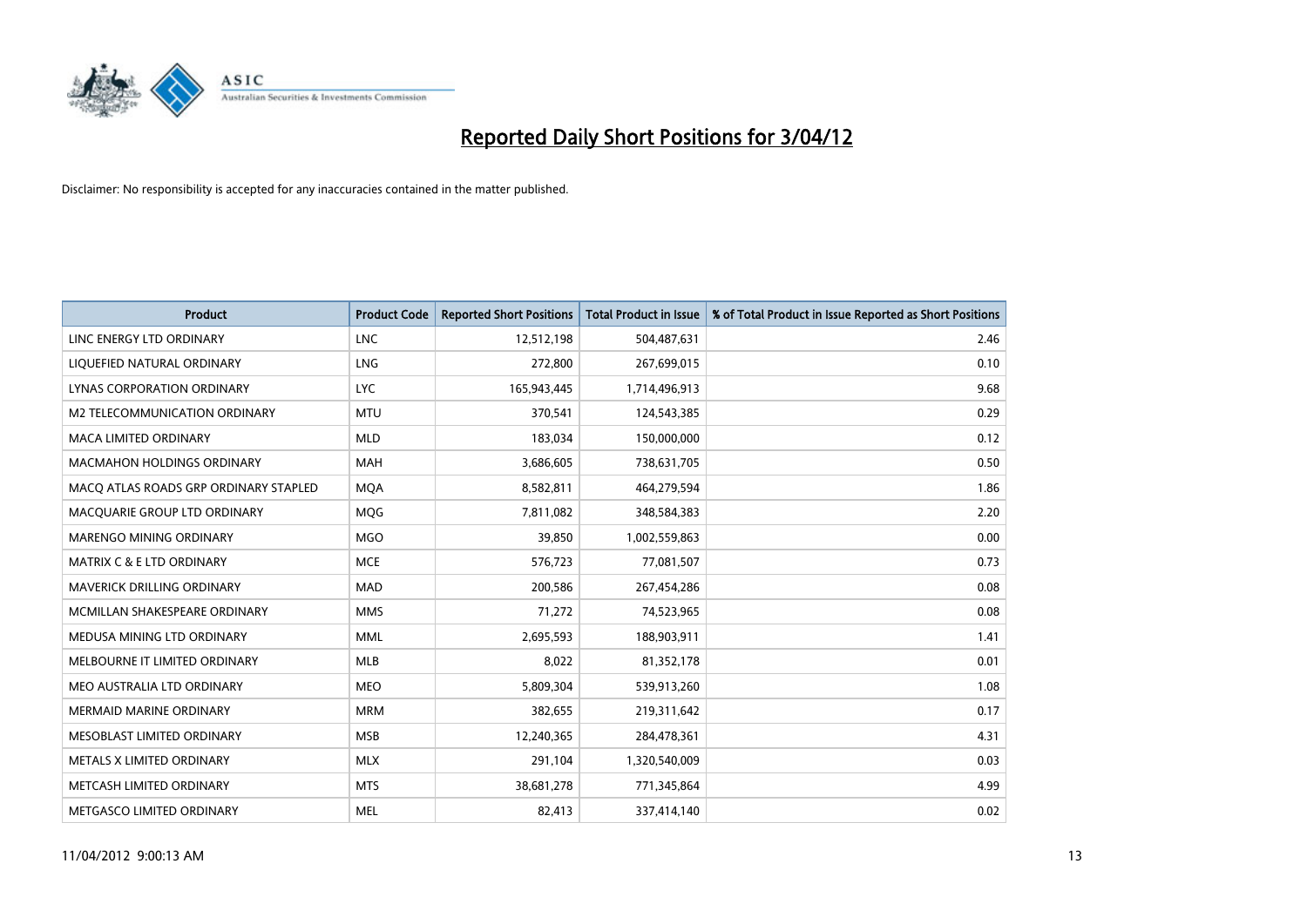

| <b>Product</b>                    | <b>Product Code</b> | <b>Reported Short Positions</b> | <b>Total Product in Issue</b> | % of Total Product in Issue Reported as Short Positions |
|-----------------------------------|---------------------|---------------------------------|-------------------------------|---------------------------------------------------------|
| METMINCO LIMITED ORDINARY         | <b>MNC</b>          | 1,579,244                       | 1,749,541,573                 | 0.08                                                    |
| MHM METALS LIMITED ORDINARY       | <b>MHM</b>          | 94,433                          | 104,210,268                   | 0.10                                                    |
| MICLYN EXP OFFSHR ORDINARY        | <b>MIO</b>          | 233,687                         | 278,515,705                   | 0.08                                                    |
| MILTON CORPORATION ORDINARY       | <b>MLT</b>          | 12,800                          | 121,625,655                   | 0.01                                                    |
| MINCOR RESOURCES NL ORDINARY      | <b>MCR</b>          | 1,514,763                       | 194,749,889                   | 0.77                                                    |
| MINERAL DEPOSITS ORDINARY         | <b>MDL</b>          | 130,632                         | 83,538,786                    | 0.15                                                    |
| MINERAL RESOURCES, ORDINARY       | <b>MIN</b>          | 426,519                         | 184,706,489                   | 0.21                                                    |
| MIRABELA NICKEL LTD ORDINARY      | <b>MBN</b>          | 8,367,331                       | 492,516,163                   | 1.69                                                    |
| MIRVAC GROUP STAPLED SECURITIES   | <b>MGR</b>          | 4,647,558                       | 3,416,996,915                 | 0.12                                                    |
| MOLOPO ENERGY LTD ORDINARY        | <b>MPO</b>          | 700,834                         | 245,579,810                   | 0.28                                                    |
| MOLY MINES LIMITED ORDINARY       | <b>MOL</b>          | 98,227                          | 384,893,989                   | 0.03                                                    |
| MONADELPHOUS GROUP ORDINARY       | <b>MND</b>          | 2,454,343                       | 88,674,327                    | 2.73                                                    |
| MORTGAGE CHOICE LTD ORDINARY      | <b>MOC</b>          | 2,242,462                       | 120,319,572                   | 1.86                                                    |
| <b>MOUNT GIBSON IRON ORDINARY</b> | <b>MGX</b>          | 4,109,316                       | 1,082,570,693                 | 0.37                                                    |
| MURCHISON METALS LTD ORDINARY     | <b>MMX</b>          | 4,765,785                       | 450,093,277                   | 1.06                                                    |
| MYER HOLDINGS LTD ORDINARY        | <b>MYR</b>          | 72,367,069                      | 583,384,551                   | 12.39                                                   |
| NATIONAL AUST. BANK ORDINARY      | <b>NAB</b>          | 12,722,059                      | 2,239,201,841                 | 0.54                                                    |
| NAVIGATOR RESOURCES ORDINARY      | <b>NAV</b>          | 500                             | 2,222,216,576                 | 0.00                                                    |
| NAVITAS LIMITED ORDINARY          | <b>NVT</b>          | 9,637,861                       | 375,318,628                   | 2.57                                                    |
| NEON ENERGY LIMITED ORDINARY      | <b>NEN</b>          | 20,100                          | 436,414,518                   | 0.00                                                    |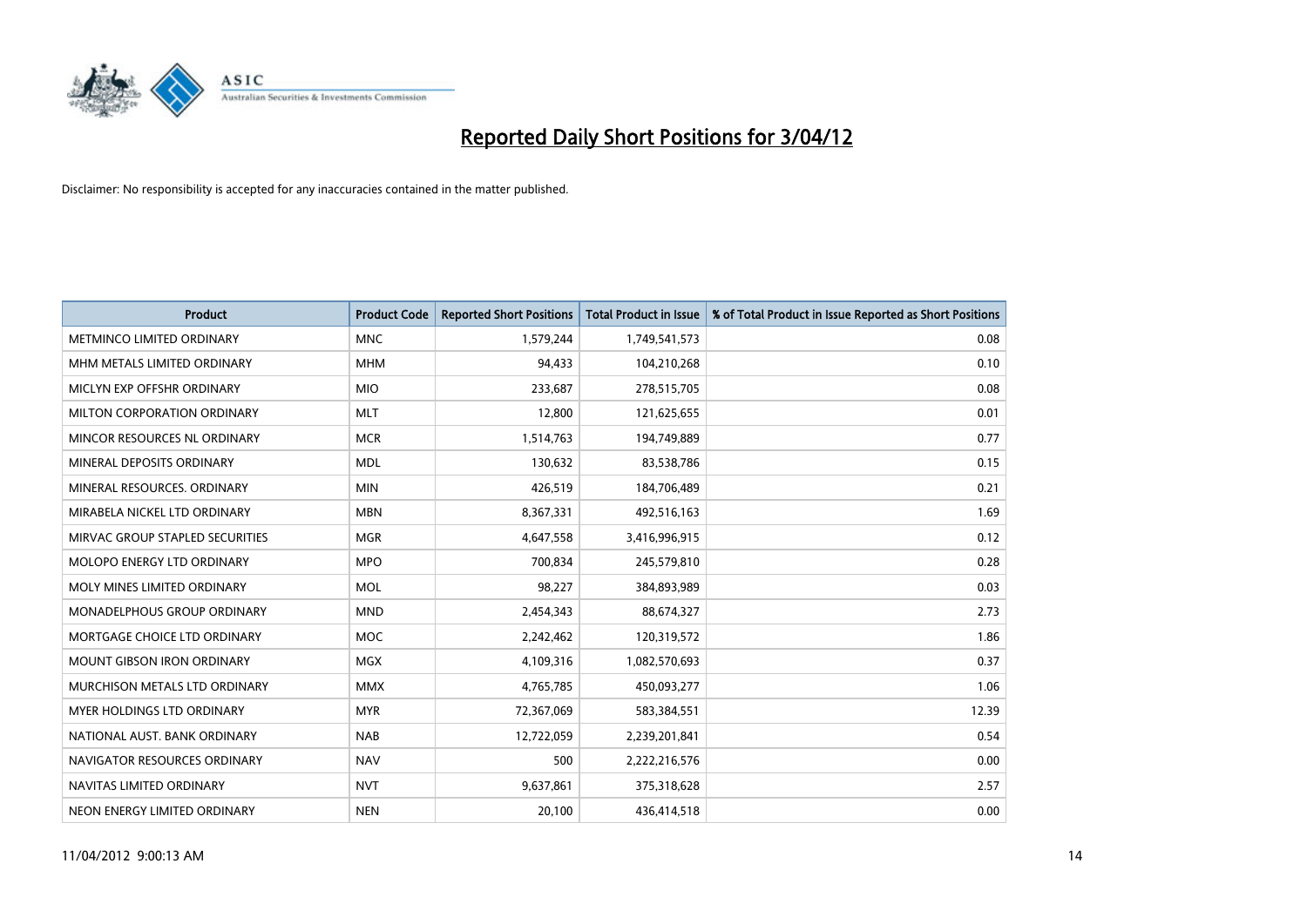

| <b>Product</b>                        | <b>Product Code</b> | <b>Reported Short Positions</b> | <b>Total Product in Issue</b> | % of Total Product in Issue Reported as Short Positions |
|---------------------------------------|---------------------|---------------------------------|-------------------------------|---------------------------------------------------------|
| NEW HOPE CORPORATION ORDINARY         | <b>NHC</b>          | 988,197                         | 830,411,534                   | 0.11                                                    |
| NEWCREST MINING ORDINARY              | <b>NCM</b>          | 808,183                         | 764,960,000                   | 0.08                                                    |
| NEWS CORP A NON-VOTING CDI            | <b>NWSLV</b>        | 3,544,213                       | 1,651,829,229                 | 0.21                                                    |
| NEWS CORP B VOTING CDI                | <b>NWS</b>          | 1,445,520                       | 798,520,953                   | 0.17                                                    |
| NEXTDC LIMITED ORDINARY               | <b>NXT</b>          | 479,712                         | 123,533,558                   | 0.37                                                    |
| NEXUS ENERGY LIMITED ORDINARY         | <b>NXS</b>          | 5,079,074                       | 1,326,821,159                 | 0.36                                                    |
| NIB HOLDINGS LIMITED ORDINARY         | <b>NHF</b>          | 35,495                          | 444,994,476                   | 0.01                                                    |
| NIDO PETROLEUM ORDINARY               | <b>NDO</b>          | 117,023                         | 1,389,163,151                 | 0.01                                                    |
| NKWE PLATINUM 10C US COMMON           | <b>NKP</b>          | 49                              | 559,651,184                   | 0.00                                                    |
| NOBLE MINERAL RES ORDINARY            | <b>NMG</b>          | 1,966,667                       | 552,170,653                   | 0.35                                                    |
| NORFOLK GROUP ORDINARY                | <b>NFK</b>          | 200,000                         | 158,890,730                   | 0.13                                                    |
| NORTHERN IRON LTD ORDINARY            | <b>NFE</b>          | 446,449                         | 369,980,113                   | 0.11                                                    |
| NORTHERN STAR ORDINARY                | <b>NST</b>          | 39,860                          | 402,170,706                   | 0.01                                                    |
| NRW HOLDINGS LIMITED ORDINARY         | <b>NWH</b>          | 617,199                         | 278,888,011                   | 0.23                                                    |
| NUCOAL RESOURCES LTD ORDINARY         | <b>NCR</b>          | 2,178,532                       | 747,499,169                   | 0.29                                                    |
| NUFARM LIMITED ORDINARY               | <b>NUF</b>          | 5,139,287                       | 262,018,057                   | 1.96                                                    |
| OAKTON LIMITED ORDINARY               | <b>OKN</b>          | 361,202                         | 93,800,235                    | 0.39                                                    |
| OCEANAGOLD CORP. CHESS DEPOSITARY INT | <b>OGC</b>          | 1,154,058                       | 262,827,709                   | 0.43                                                    |
| OIL SEARCH LTD ORDINARY               | OSH                 | 11,434,826                      | 1,325,155,171                 | 0.84                                                    |
| OM HOLDINGS LIMITED ORDINARY          | OMH                 | 5,203,753                       | 604,105,150                   | 0.85                                                    |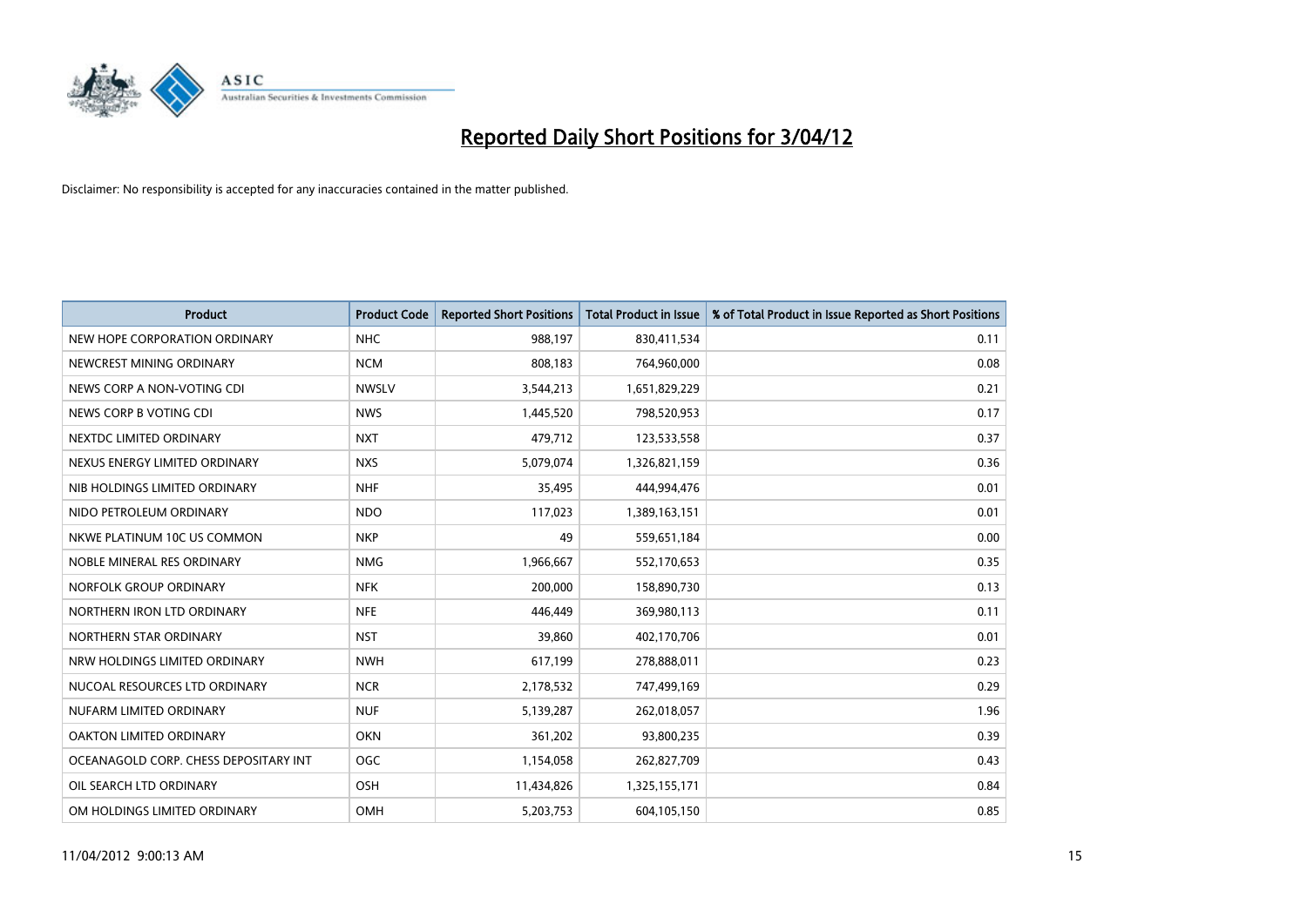

| <b>Product</b>                   | <b>Product Code</b> | <b>Reported Short Positions</b> | <b>Total Product in Issue</b> | % of Total Product in Issue Reported as Short Positions |
|----------------------------------|---------------------|---------------------------------|-------------------------------|---------------------------------------------------------|
| <b>ONESTEEL LIMITED ORDINARY</b> | OST                 | 22,775,420                      | 1,342,393,583                 | 1.68                                                    |
| ORICA LIMITED ORDINARY           | ORI                 | 4,400,148                       | 365,007,037                   | 1.18                                                    |
| ORIGIN ENERGY ORDINARY           | <b>ORG</b>          | 7,438,588                       | 1,089,334,971                 | 0.68                                                    |
| OROCOBRE LIMITED ORDINARY        | <b>ORE</b>          | 66,514                          | 103,195,029                   | 0.06                                                    |
| OROTONGROUP LIMITED ORDINARY     | <b>ORL</b>          | 9,205                           | 40,880,902                    | 0.01                                                    |
| OZ MINERALS ORDINARY             | OZL                 | 4,840,501                       | 312,435,187                   | 1.55                                                    |
| <b>PACIFIC BRANDS ORDINARY</b>   | <b>PBG</b>          | 4,564,672                       | 912,915,695                   | 0.50                                                    |
| PALADIN ENERGY LTD ORDINARY      | <b>PDN</b>          | 32,018,791                      | 835,645,290                   | 3.83                                                    |
| PANAUST LIMITED ORDINARY         | <b>PNA</b>          | 1,280,501                       | 602,479,854                   | 0.21                                                    |
| PANORAMIC RESOURCES ORDINARY     | PAN                 | 705,255                         | 207,050,710                   | 0.35                                                    |
| PAPERLINX LIMITED ORDINARY       | <b>PPX</b>          | 6,725,062                       | 609,280,761                   | 1.10                                                    |
| PAPILLON RES LTD ORDINARY        | <b>PIR</b>          | 50,373                          | 241,935,297                   | 0.02                                                    |
| PEET LIMITED ORDINARY            | <b>PPC</b>          | 59,016                          | 320,170,604                   | 0.02                                                    |
| PENINSULA ENERGY LTD ORDINARY    | <b>PEN</b>          | 4,459,769                       | 2,150,533,341                 | 0.20                                                    |
| PERILYA LIMITED ORDINARY         | PEM                 | 457,560                         | 769,316,426                   | 0.05                                                    |
| PERPETUAL LIMITED ORDINARY       | <b>PPT</b>          | 2,198,346                       | 41,980,678                    | 5.23                                                    |
| PERSEUS MINING LTD ORDINARY      | PRU                 | 5,780,227                       | 457,962,088                   | 1.25                                                    |
| PHARMAXIS LTD ORDINARY           | <b>PXS</b>          | 3,269,477                       | 305,890,989                   | 1.06                                                    |
| PHOSPHAGENICS LTD. ORDINARY      | POH                 | 548,821                         | 1,017,565,957                 | 0.05                                                    |
| PLATINUM ASSET ORDINARY          | <b>PTM</b>          | 8,921,700                       | 561,347,878                   | 1.59                                                    |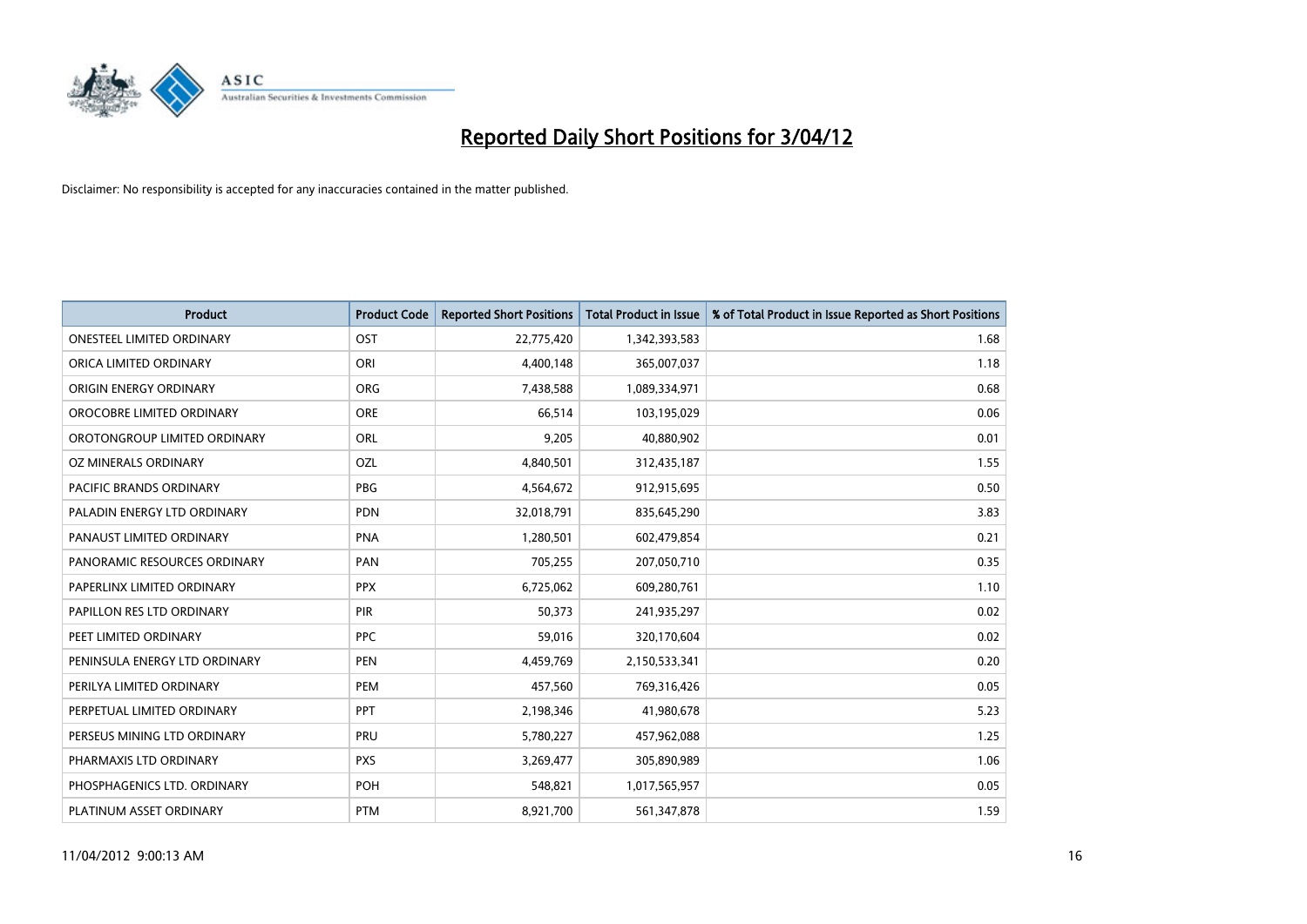

| <b>Product</b>                      | <b>Product Code</b> | <b>Reported Short Positions</b> | <b>Total Product in Issue</b> | % of Total Product in Issue Reported as Short Positions |
|-------------------------------------|---------------------|---------------------------------|-------------------------------|---------------------------------------------------------|
| PLATINUM AUSTRALIA ORDINARY         | <b>PLA</b>          | 901,245                         | 504,968,043                   | 0.17                                                    |
| PMI GOLD CORP CDI 1:1               | <b>PVM</b>          | 36,152                          | 58,931,262                    | 0.06                                                    |
| PMP LIMITED ORDINARY                | <b>PMP</b>          | 28,630                          | 323,781,124                   | 0.01                                                    |
| PREMIER INVESTMENTS ORDINARY        | <b>PMV</b>          | 722,273                         | 155,062,831                   | 0.47                                                    |
| PRIMA BIOMED LTD ORDINARY           | <b>PRR</b>          | 5,642,302                       | 1,066,063,388                 | 0.52                                                    |
| PRIMARY HEALTH CARE ORDINARY        | PRY                 | 14,501,735                      | 500,406,679                   | 2.88                                                    |
| PRIMEAG AUSTRALIA ORDINARY          | PAG                 | 69,770                          | 266,394,444                   | 0.03                                                    |
| PROGRAMMED ORDINARY                 | <b>PRG</b>          | 278,705                         | 118,173,778                   | 0.22                                                    |
| <b>QANTAS AIRWAYS ORDINARY</b>      | QAN                 | 20,685,442                      | 2,265,123,620                 | 0.89                                                    |
| OBE INSURANCE GROUP ORDINARY        | <b>OBE</b>          | 30,156,771                      | 1,157,601,767                 | 2.59                                                    |
| QR NATIONAL LIMITED ORDINARY        | <b>ORN</b>          | 11,768,473                      | 2,440,000,000                 | 0.48                                                    |
| ORXPHARMA LTD ORDINARY              | QRX                 | 654,585                         | 144,499,706                   | 0.45                                                    |
| <b>QUBE LOGISTICS HLDG ORDINARY</b> | <b>QUB</b>          | 1,905,782                       | 907,710,970                   | 0.21                                                    |
| RAMELIUS RESOURCES ORDINARY         | <b>RMS</b>          | 1,026,388                       | 335,775,519                   | 0.30                                                    |
| RAMSAY HEALTH CARE ORDINARY         | <b>RHC</b>          | 2,165,380                       | 202,081,252                   | 1.06                                                    |
| RANGE RESOURCES LTD ORDINARY        | <b>RRS</b>          | 318,066                         | 2,118,880,660                 | 0.01                                                    |
| <b>RCR TOMLINSON ORDINARY</b>       | <b>RCR</b>          | 3,789                           | 133,988,971                   | 0.00                                                    |
| <b>REA GROUP ORDINARY</b>           | <b>REA</b>          | 299,977                         | 131,714,699                   | 0.23                                                    |
| <b>RECKON LIMITED ORDINARY</b>      | <b>RKN</b>          | 804,600                         | 132,839,672                   | 0.61                                                    |
| RED FORK ENERGY ORDINARY            | <b>RFE</b>          | 3,309                           | 310,229,853                   | 0.00                                                    |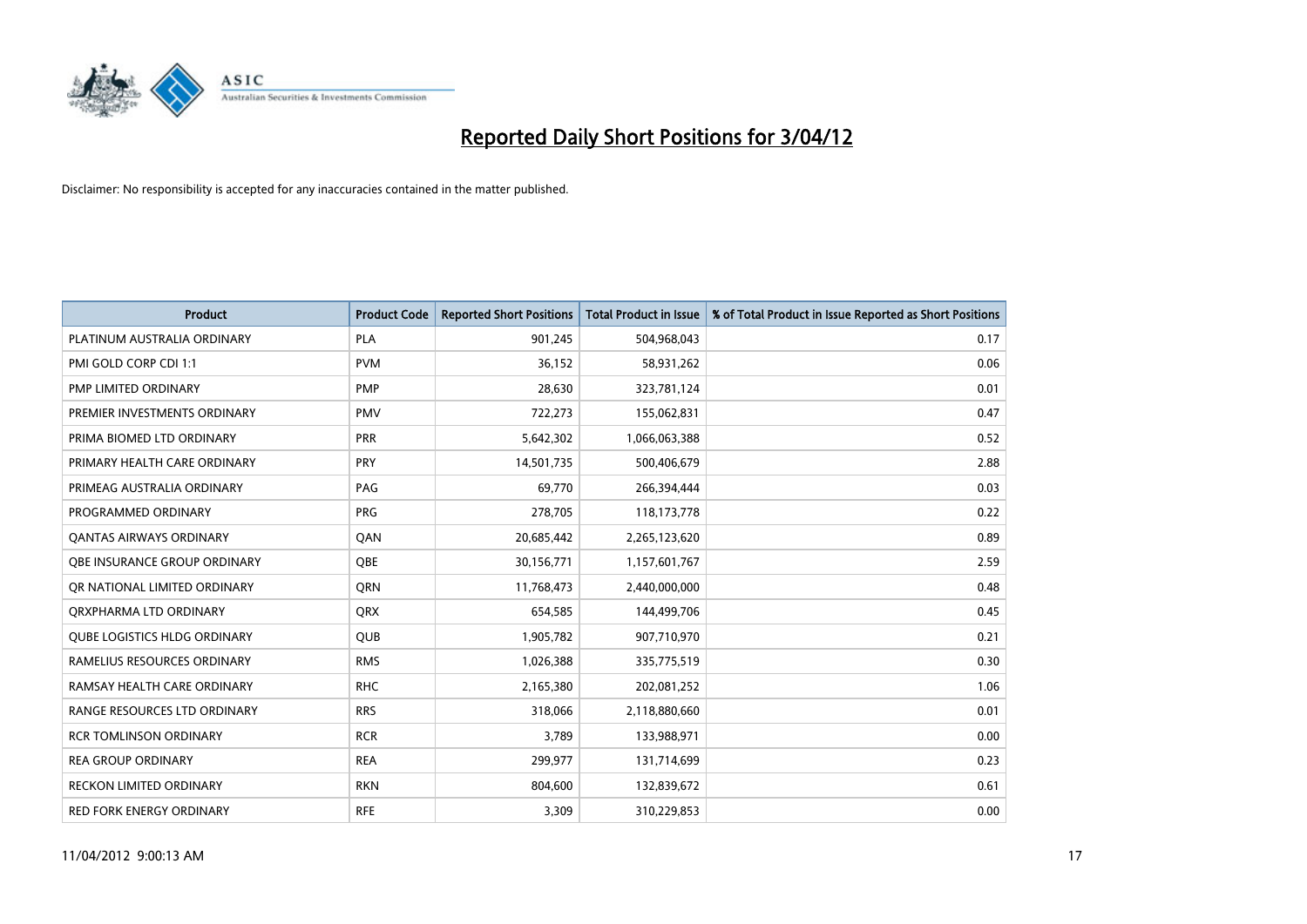

| <b>Product</b>                      | <b>Product Code</b> | <b>Reported Short Positions</b> | <b>Total Product in Issue</b> | % of Total Product in Issue Reported as Short Positions |
|-------------------------------------|---------------------|---------------------------------|-------------------------------|---------------------------------------------------------|
| REDBANK ENERGY LTD ORDINARY         | <b>AEJ</b>          | 19                              | 786,287                       | 0.00                                                    |
| REED RESOURCES LTD ORDINARY         | <b>RDR</b>          | 35,993                          | 264,742,501                   | 0.01                                                    |
| REGIONAL EXPRESS ORDINARY           | <b>REX</b>          | 10,000                          | 121,254,902                   | 0.01                                                    |
| REGIS RESOURCES ORDINARY            | <b>RRL</b>          | 958,692                         | 449,527,476                   | 0.21                                                    |
| RESMED INC CDI 10:1                 | <b>RMD</b>          | 2,856,652                       | 1,556,242,300                 | 0.18                                                    |
| RESOLUTE MINING ORDINARY            | <b>RSG</b>          | 1,904,760                       | 655,756,462                   | 0.29                                                    |
| <b>RESOURCE GENERATION ORDINARY</b> | <b>RES</b>          | 973                             | 262,895,652                   | 0.00                                                    |
| REVERSE CORP LIMITED ORDINARY       | <b>REF</b>          | 100                             | 92,382,175                    | 0.00                                                    |
| REX MINERALS LIMITED ORDINARY       | <b>RXM</b>          | 1,163,505                       | 153,847,284                   | 0.75                                                    |
| RHG LIMITED ORDINARY                | <b>RHG</b>          | 36,083                          | 308,483,177                   | 0.01                                                    |
| RIALTO ENERGY ORDINARY              | <b>RIA</b>          | 2,989,247                       | 607,640,124                   | 0.49                                                    |
| RIDLEY CORPORATION ORDINARY         | <b>RIC</b>          | 79,988                          | 307,817,071                   | 0.02                                                    |
| RIO TINTO LIMITED ORDINARY          | <b>RIO</b>          | 22,646,000                      | 435,758,720                   | 5.18                                                    |
| ROC OIL COMPANY ORDINARY            | <b>ROC</b>          | 2,898,870                       | 682,506,352                   | 0.42                                                    |
| <b>RURALCO HOLDINGS ORDINARY</b>    | <b>RHL</b>          | 12,000                          | 55,019,284                    | 0.02                                                    |
| SAI GLOBAL LIMITED ORDINARY         | SAI                 | 2,724,346                       | 202,526,641                   | 1.33                                                    |
| SALMAT LIMITED ORDINARY             | <b>SLM</b>          | 1,612,375                       | 159,802,174                   | 1.00                                                    |
| SAMSON OIL & GAS LTD ORDINARY       | SSN                 | 3,257,000                       | 1,758,622,297                 | 0.18                                                    |
| SANDFIRE RESOURCES ORDINARY         | <b>SFR</b>          | 1,699,158                       | 151,152,635                   | 1.12                                                    |
| SANTOS LTD ORDINARY                 | <b>STO</b>          | 7,154,732                       | 952,726,811                   | 0.72                                                    |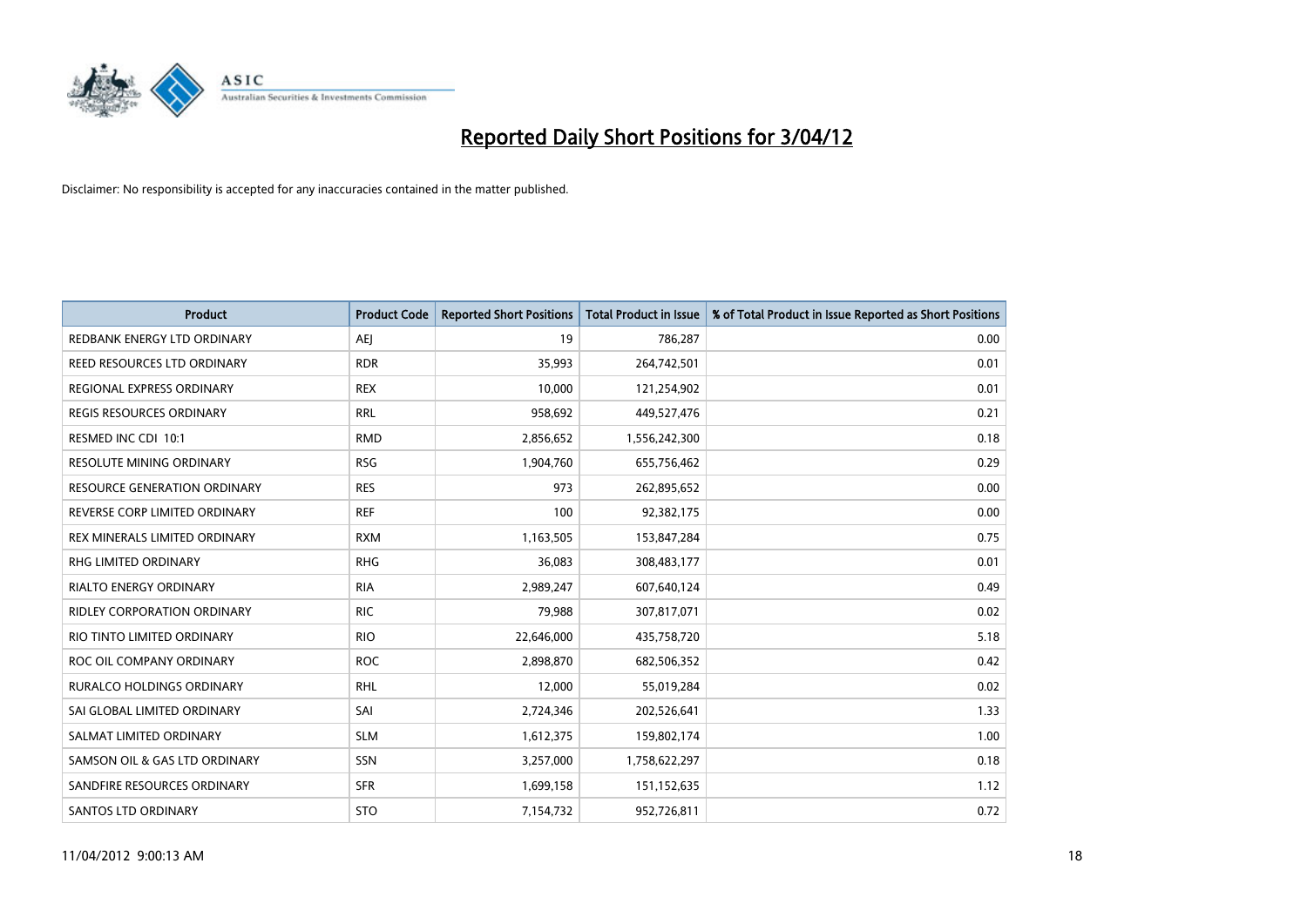

| <b>Product</b>                           | <b>Product Code</b> | <b>Reported Short Positions</b> | <b>Total Product in Issue</b> | % of Total Product in Issue Reported as Short Positions |
|------------------------------------------|---------------------|---------------------------------|-------------------------------|---------------------------------------------------------|
| SARACEN MINERAL ORDINARY                 | <b>SAR</b>          | 465,059                         | 594,465,840                   | 0.08                                                    |
| SEDGMAN LIMITED ORDINARY                 | SDM                 | 104,736                         | 214,292,930                   | 0.04                                                    |
| <b>SEEK LIMITED ORDINARY</b>             | <b>SEK</b>          | 13,165,024                      | 337,101,307                   | 3.88                                                    |
| SENEX ENERGY LIMITED ORDINARY            | <b>SXY</b>          | 956,883                         | 923,847,416                   | 0.10                                                    |
| SERVCORP LIMITED ORDINARY                | SRV                 | 26,183                          | 98,440,807                    | 0.03                                                    |
| SERVICE STREAM ORDINARY                  | <b>SSM</b>          | 400                             | 283,418,867                   | 0.00                                                    |
| SEVEN GROUP HOLDINGS ORDINARY            | <b>SVW</b>          | 1,333,409                       | 307,410,281                   | 0.44                                                    |
| SEVEN WEST MEDIA LTD ORDINARY            | SWM                 | 16,327,472                      | 645,719,542                   | 2.53                                                    |
| SIGMA PHARMACEUTICAL ORDINARY            | <b>SIP</b>          | 5,739,973                       | 1,181,236,748                 | 0.49                                                    |
| SILEX SYSTEMS ORDINARY                   | <b>SLX</b>          | 560,574                         | 170,143,997                   | 0.33                                                    |
| SILVER LAKE RESOURCE ORDINARY            | <b>SLR</b>          | 682,340                         | 220,264,064                   | 0.31                                                    |
| SIMS METAL MGMT LTD ORDINARY             | SGM                 | 7,289,660                       | 205,856,443                   | 3.54                                                    |
| SINGAPORE TELECOMM. CHESS DEPOSITARY INT | SGT                 | 6,665,896                       | 176,974,336                   | 3.75                                                    |
| SIRTEX MEDICAL ORDINARY                  | <b>SRX</b>          | 161                             | 55,768,136                    | 0.00                                                    |
| SKILLED GROUP LTD ORDINARY               | <b>SKE</b>          | 983,416                         | 233,487,276                   | 0.42                                                    |
| SKY CITY ENTERTAIN. ORDINARY             | <b>SKC</b>          | 920,478                         | 576,958,340                   | 0.16                                                    |
| SMS MANAGEMENT. ORDINARY                 | SMX                 | 633,629                         | 68,290,180                    | 0.93                                                    |
| SONIC HEALTHCARE ORDINARY                | <b>SHL</b>          | 6,932,124                       | 389,969,875                   | 1.81                                                    |
| SOUL PATTINSON (W.H) ORDINARY            | <b>SOL</b>          | 7,318                           | 239,395,320                   | 0.00                                                    |
| SOUTH BOULDER MINES ORDINARY             | <b>STB</b>          | 104,468                         | 116,232,826                   | 0.08                                                    |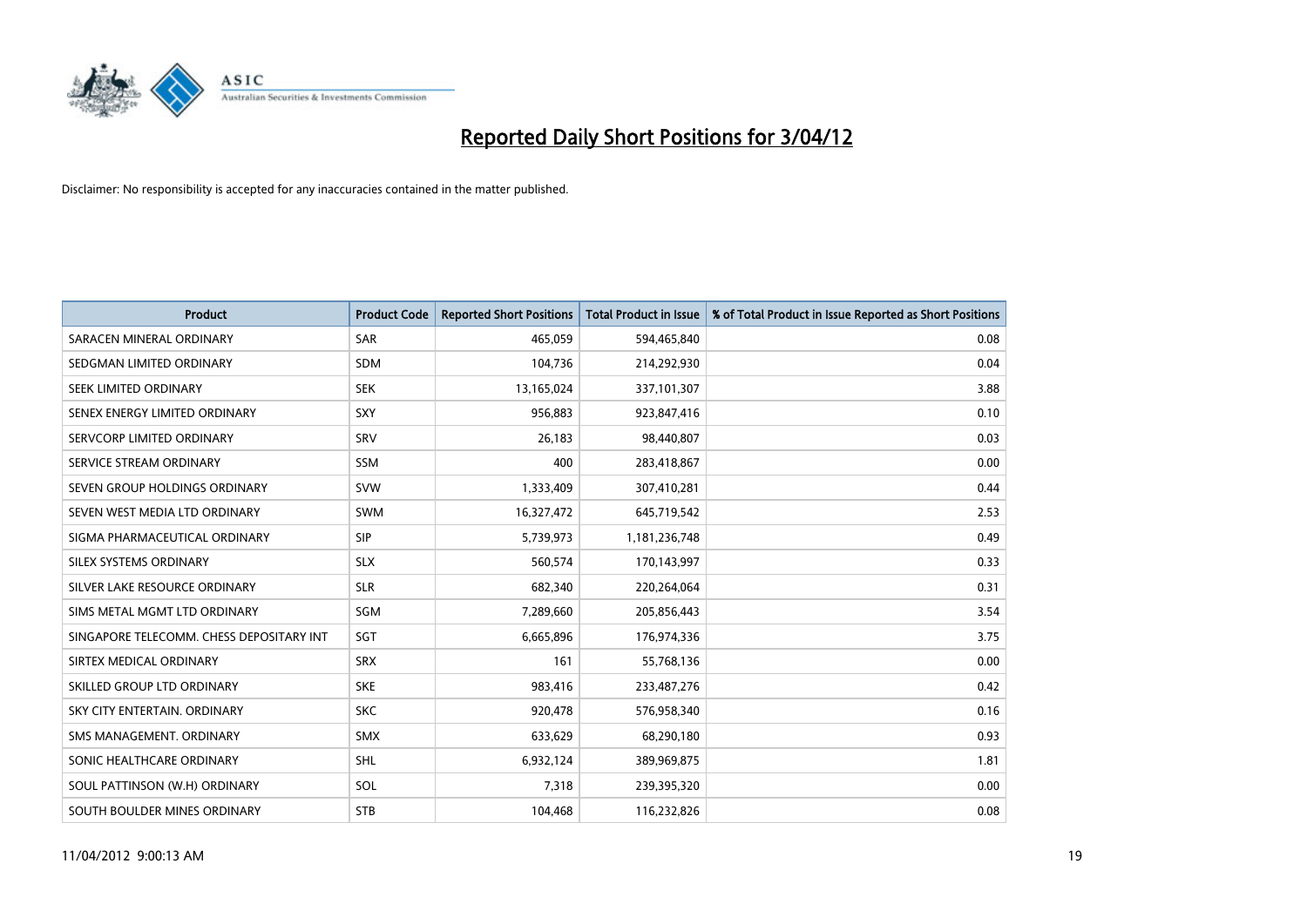

| <b>Product</b>                           | <b>Product Code</b> | <b>Reported Short Positions</b> | <b>Total Product in Issue</b> | % of Total Product in Issue Reported as Short Positions |
|------------------------------------------|---------------------|---------------------------------|-------------------------------|---------------------------------------------------------|
| SP AUSNET STAPLED SECURITIES             | <b>SPN</b>          | 543,108                         | 2,896,219,682                 | 0.01                                                    |
| SPARK INFRASTRUCTURE STAPLED NOTE & UNIT | SKI                 | 20,578,531                      | 1,326,734,264                 | 1.56                                                    |
| SPECIALTY FASHION ORDINARY               | SFH                 | 2,099,171                       | 192,086,121                   | 1.09                                                    |
| SPOTLESS GROUP LTD ORDINARY              | <b>SPT</b>          | 805,235                         | 265,454,407                   | 0.30                                                    |
| ST BARBARA LIMITED ORDINARY              | SBM                 | 8,196,416                       | 325,615,389                   | 2.50                                                    |
| STARPHARMA HOLDINGS ORDINARY             | SPL                 | 2,194,083                       | 280,772,451                   | 0.78                                                    |
| STHN CROSS MEDIA ORDINARY                | <b>SXL</b>          | 3,394,036                       | 704,594,449                   | 0.49                                                    |
| STOCKLAND UNITS/ORD STAPLED              | SGP                 | 24,583,358                      | 2,260,305,275                 | 1.09                                                    |
| STRAITS RES LTD. ORDINARY                | SRO                 | 174,123                         | 402,208,687                   | 0.04                                                    |
| STRIKE ENERGY LTD ORDINARY               | <b>STX</b>          | 1,468,964                       | 496,872,605                   | 0.30                                                    |
| STW COMMUNICATIONS ORDINARY              | SGN                 | 21,601                          | 362,798,351                   | 0.00                                                    |
| SUNCORP GROUP LTD ORDINARY               | <b>SUN</b>          | 10,794,729                      | 1,286,600,980                 | 0.83                                                    |
| SUNDANCE ENERGY ORDINARY                 | <b>SEA</b>          | 597,536                         | 277,098,474                   | 0.22                                                    |
| SUNDANCE RESOURCES ORDINARY              | SDL                 | 4,026,265                       | 2,933,534,505                 | 0.15                                                    |
| SUNLAND GROUP LTD ORDINARY               | SDG                 | 91,510                          | 201,578,526                   | 0.05                                                    |
| SUPER RET REP LTD ORDINARY               | <b>SUL</b>          | 1,288,552                       | 195,004,593                   | 0.64                                                    |
| SYD AIRPORT STAPLED US PROHIBIT.         | SYD                 | 4,884,944                       | 1,861,210,782                 | 0.24                                                    |
| SYMEX HOLDINGS ORDINARY                  | <b>SYM</b>          | 100,009                         | 191,593,493                   | 0.05                                                    |
| <b>TABCORP HOLDINGS LTD ORDINARY</b>     | <b>TAH</b>          | 4,890,034                       | 730,113,969                   | 0.65                                                    |
| TANAMI GOLD NL ORDINARY                  | <b>TAM</b>          | 113,800                         | 261,132,677                   | 0.04                                                    |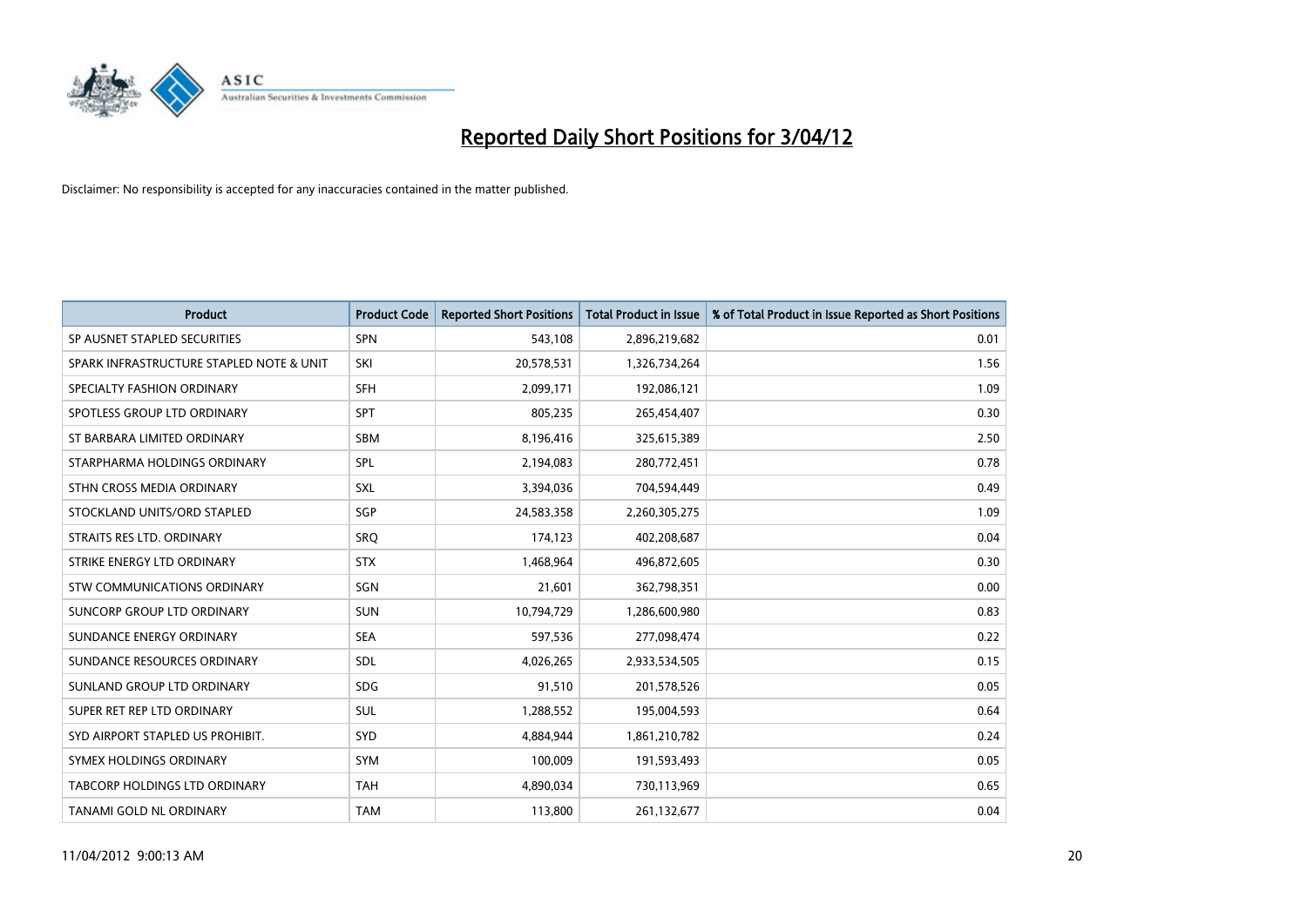

| <b>Product</b>                       | <b>Product Code</b> | <b>Reported Short Positions</b> | <b>Total Product in Issue</b> | % of Total Product in Issue Reported as Short Positions |
|--------------------------------------|---------------------|---------------------------------|-------------------------------|---------------------------------------------------------|
| TAP OIL LIMITED ORDINARY             | <b>TAP</b>          | 2,869,333                       | 241,295,311                   | 1.17                                                    |
| TASSAL GROUP LIMITED ORDINARY        | <b>TGR</b>          | 40,336                          | 146,304,404                   | 0.02                                                    |
| <b>TATTS GROUP LTD ORDINARY</b>      | <b>TTS</b>          | 11,271,498                      | 1,340,770,798                 | 0.82                                                    |
| TECHNOLOGY ONE ORDINARY              | <b>TNE</b>          | 500                             | 304,910,455                   | 0.00                                                    |
| <b>TELECOM CORPORATION ORDINARY</b>  | <b>TEL</b>          | 7,418,848                       | 1,925,427,596                 | 0.39                                                    |
| <b>TELSTRA CORPORATION, ORDINARY</b> | <b>TLS</b>          | 29,464,192                      | 12,443,074,357                | 0.21                                                    |
| TEN NETWORK HOLDINGS ORDINARY        | <b>TEN</b>          | 58,717,650                      | 1,045,236,720                 | 5.61                                                    |
| TERANGA GOLD CORP CDI 1:1            | <b>TGZ</b>          | 242,308                         | 155,865,666                   | 0.15                                                    |
| TEXON PETROLEUM LTD ORDINARY         | <b>TXN</b>          | 22,922                          | 242,539,848                   | 0.01                                                    |
| TFS CORPORATION LTD ORDINARY         | <b>TFC</b>          | 57,942                          | 279,621,829                   | 0.02                                                    |
| THAKRAL HOLDINGS GRP ORDINARY/UNIT   | <b>THG</b>          | $\overline{2}$                  | 585,365,014                   | 0.00                                                    |
| THE REJECT SHOP ORDINARY             | <b>TRS</b>          | 1,497,686                       | 26,071,170                    | 5.75                                                    |
| THORN GROUP LIMITED ORDINARY         | <b>TGA</b>          | 164,129                         | 146,374,703                   | 0.11                                                    |
| <b>TIGER RESOURCES ORDINARY</b>      | <b>TGS</b>          | 3,679,901                       | 673,470,269                   | 0.52                                                    |
| <b>TISHMAN SPEYER UNITS</b>          | <b>TSO</b>          | 38,314                          | 338,440,904                   | 0.01                                                    |
| TOLL HOLDINGS LTD ORDINARY           | <b>TOL</b>          | 23,986,284                      | 717,133,875                   | 3.34                                                    |
| <b>TOX FREE SOLUTIONS ORDINARY</b>   | <b>TOX</b>          | 18,459                          | 114,668,108                   | 0.02                                                    |
| TPG TELECOM LIMITED ORDINARY         | <b>TPM</b>          | 2,012,621                       | 793,808,141                   | 0.24                                                    |
| TRADE ME GROUP ORDINARY              | <b>TME</b>          | 11,055                          | 395,745,510                   | 0.00                                                    |
| <b>TRANSFIELD SERVICES ORDINARY</b>  | <b>TSE</b>          | 3,625,997                       | 535,175,076                   | 0.68                                                    |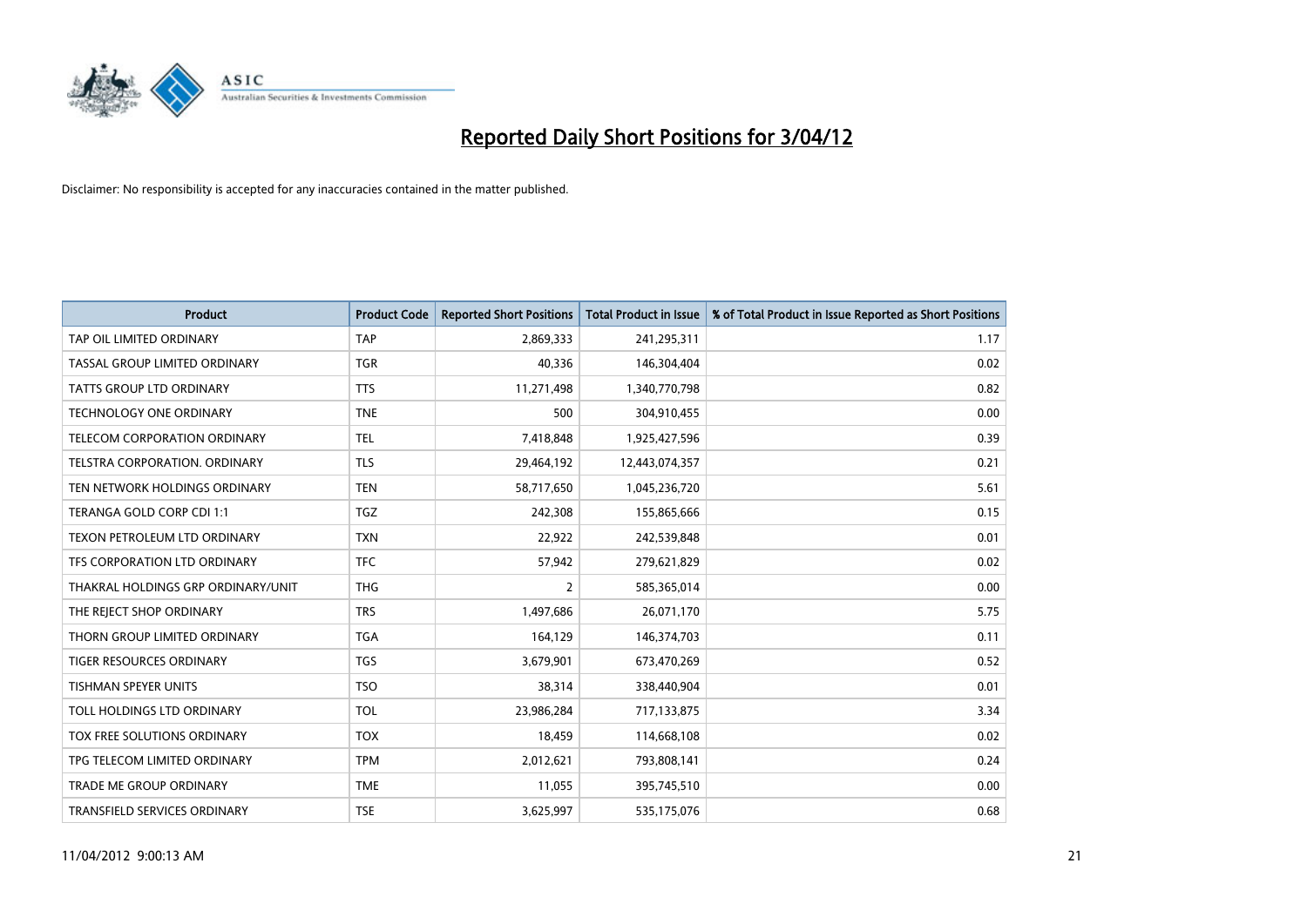

| <b>Product</b>                         | <b>Product Code</b> | <b>Reported Short Positions</b> | <b>Total Product in Issue</b> | % of Total Product in Issue Reported as Short Positions |
|----------------------------------------|---------------------|---------------------------------|-------------------------------|---------------------------------------------------------|
| TRANSPACIFIC INDUST, ORDINARY          | <b>TPI</b>          | 3,381,362                       | 1,578,209,025                 | 0.21                                                    |
| TRANSURBAN GROUP TRIPLE STAPLED SEC.   | <b>TCL</b>          | 4,381,534                       | 1,458,321,112                 | 0.29                                                    |
| TREASURY WINE ESTATE ORDINARY          | <b>TWE</b>          | 15,056,944                      | 647,227,144                   | 2.33                                                    |
| TROY RESOURCES LTD ORDINARY            | <b>TRY</b>          | 387,101                         | 89,091,649                    | 0.44                                                    |
| <b>UGL LIMITED ORDINARY</b>            | UGL                 | 5,524,161                       | 166,315,038                   | 3.30                                                    |
| UNILIFE CORPORATION CDI 6:1            | <b>UNS</b>          | 197,984                         | 263,797,950                   | 0.07                                                    |
| UXC LIMITED ORDINARY                   | <b>UXC</b>          | 533,991                         | 304,995,791                   | 0.17                                                    |
| <b>VENTURE MINERALS ORDINARY</b>       | <b>VMS</b>          | 246,222                         | 232,468,592                   | 0.10                                                    |
| <b>VIRGIN AUS HLDG LTD ORDINARY</b>    | <b>VAH</b>          | 3,640,885                       | 2,210,197,600                 | 0.16                                                    |
| VNGD US TOTAL MARKET CDI 1:1           | <b>VTS</b>          | 524                             | 912,993                       | 0.06                                                    |
| <b>WATPAC LIMITED ORDINARY</b>         | <b>WTP</b>          | 16,461                          | 184,332,526                   | 0.00                                                    |
| <b>WDS LIMITED ORDINARY</b>            | <b>WDS</b>          | $\overline{7}$                  | 144,740,614                   | 0.00                                                    |
| WEBIET LIMITED ORDINARY                | <b>WEB</b>          | 12,585                          | 72,584,641                    | 0.01                                                    |
| <b>WESFARMERS LIMITED ORDINARY</b>     | <b>WES</b>          | 30,534,872                      | 1,006,485,848                 | 3.02                                                    |
| WESFARMERS LIMITED PARTIALLY PROTECTED | <b>WESN</b>         | 1,736,737                       | 150,586,314                   | 1.16                                                    |
| <b>WESTERN AREAS NL ORDINARY</b>       | <b>WSA</b>          | 6,066,410                       | 179,735,899                   | 3.37                                                    |
| WESTFIELD GROUP ORD/UNIT STAPLED SEC   | <b>WDC</b>          | 16,136,364                      | 2,308,988,539                 | 0.67                                                    |
| WESTFIELD RETAIL TST UNIT STAPLED      | <b>WRT</b>          | 56,287,389                      | 3,054,166,195                 | 1.82                                                    |
| WESTPAC BANKING CORP ORDINARY          | <b>WBC</b>          | 54,755,906                      | 3,054,149,200                 | 1.73                                                    |
| WHITE ENERGY COMPANY ORDINARY          | <b>WEC</b>          | 1,900,234                       | 322,974,494                   | 0.57                                                    |